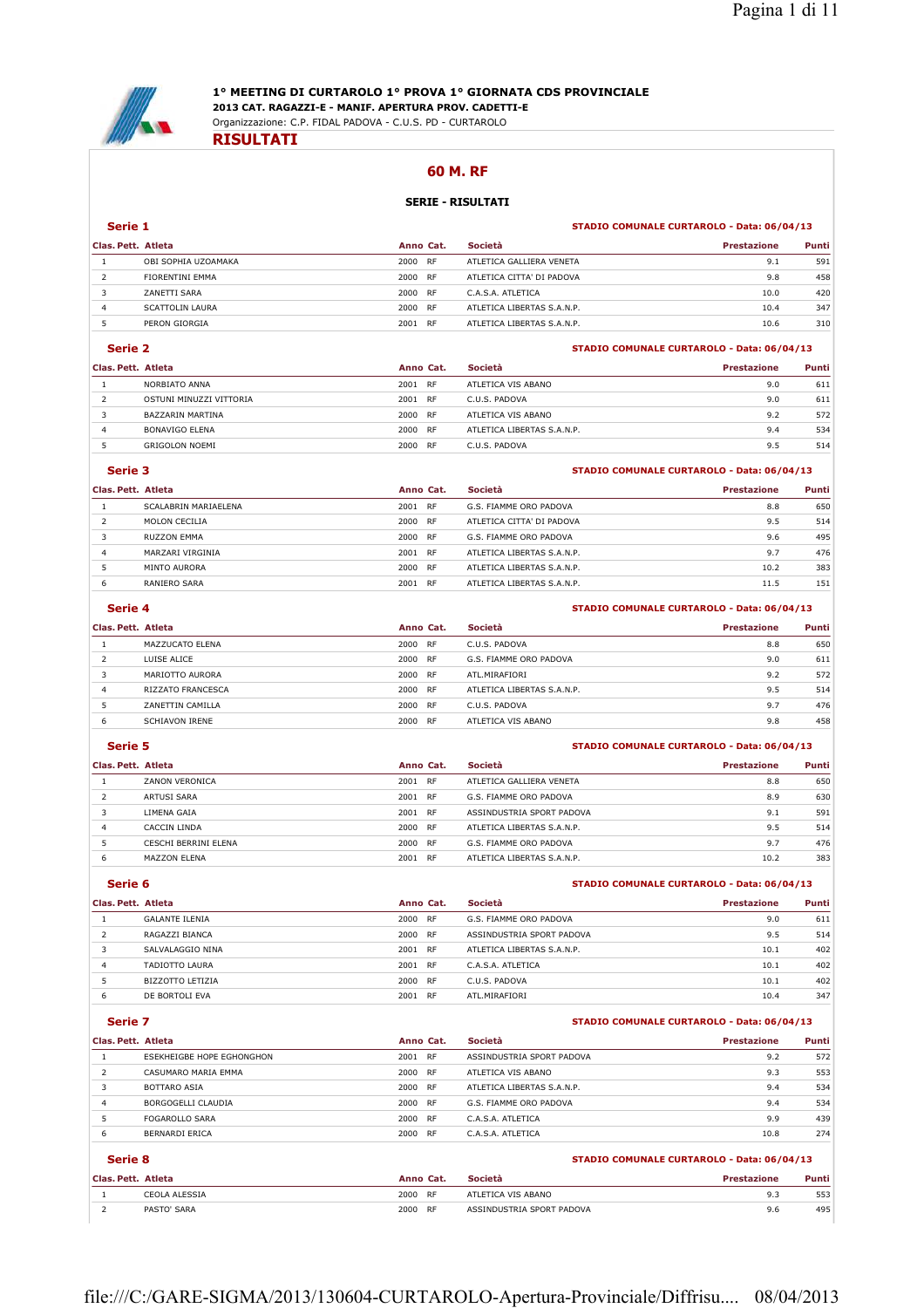| ANNA<br><b>RIGAT</b> | 200  | <b>RF</b> | FIAMME ORO PADOVA      | 10.1<br>the contract of the contract of the | 402 |
|----------------------|------|-----------|------------------------|---------------------------------------------|-----|
| <b>OUAGLIO SOFIA</b> | 2001 | <b>RF</b> | G.S. FIAMME ORO PADOVA | 10.3                                        | 365 |
| PIFRETTI FRICA       | 2000 | <b>RF</b> | LIBERTAS S.A.N.P.      | 10.6                                        | 310 |

### **Serie 9 STADIO COMUNALE CURTAROLO - Data: 06/04/13**

## **Clas. Pett. Atleta Anno Cat. Società Prestazione Punti** FABRIS CAMILLA 2000 RF ATLETICA CITTA' DI PADOVA 8.6 690 ZANDARIN ELEONORA 2000 RF ATLETICA LIBERTAS S.A.N.P. 9.5 514 3 ZANNINI ALESSANDRA 2001 RF G.S. FIAMME ORO PADOVA 10.0 420 RAMPADO LUCREZIA 2000 RF ATLETICA LIBERTAS S.A.N.P. 10.0 420

#### **Serie 10 STADIO COMUNALE CURTAROLO - Data: 06/04/13**

| Clas. Pett. Atleta  | Anno Cat.         | Società                | <b>Prestazione</b> | Punti |
|---------------------|-------------------|------------------------|--------------------|-------|
| SCHIEVANO ESTER     | 2001 RF           | C.U.S. PADOVA          | 8.9                | 630   |
| CARROSSA SILVIA     | 2000 RF           | C.U.S. PADOVA          | 9.1                | 591   |
| ROSSI BEATRICE      | 2000 RF           | G.S. FIAMME ORO PADOVA | 9.1                | 591   |
| CONTE CECILIA       | 2001<br><b>RF</b> | ATLETICA VIS ABANO     | 9.6                | 495   |
| <b>GOBBATO ANNA</b> | 2000<br><b>RF</b> | C.U.S. PADOVA          | 10.2               | 383   |

FIOROTTO GIORGIA 2001 RF ASSINDUSTRIA SPORT PADOVA 10.0 420

#### **Serie 11 STADIO COMUNALE CURTAROLO - Data: 06/04/13**

| Clas. Pett. Atleta |                        | Anno Cat.         | Società                    | Prestazione | Punti |
|--------------------|------------------------|-------------------|----------------------------|-------------|-------|
|                    | RAMPAZZO GIULIA        | 2000<br><b>RF</b> | ATLETICA VIS ABANO         | 8.7         | 670   |
|                    | MORGAVI MARTA VIRGINIA | 2001<br><b>RF</b> | ASSINDUSTRIA SPORT PADOVA  | 9.2         | 572   |
|                    | <b>BONATO ANNA</b>     | 2000<br><b>RF</b> | ATLETICA LIBERTAS S.A.N.P. | 9.3         | 553   |
| 4                  | FORLIN FRICA           | 2000<br><b>RF</b> | ATLETICA GALLIERA VENETA   | 9.8         | 458   |
|                    | MIOLA ANNA             | 2000<br><b>RF</b> | G.S. FIAMME ORO PADOVA     | 9.8         | 458   |

### **Serie 12 STADIO COMUNALE CURTAROLO - Data: 06/04/13**

| Clas. Pett. Atleta |                        | Anno Cat.         | Società                   | <b>Prestazione</b> | Punti |
|--------------------|------------------------|-------------------|---------------------------|--------------------|-------|
|                    | NIERO GIODI            | 2000<br>RF        | ASSINDUSTRIA SPORT PADOVA | 8.5                | 709   |
|                    | <b>FANTATO MARTINA</b> | 2000<br>RF        | ASSINDUSTRIA SPORT PADOVA | 9.5                | 514   |
|                    | FORNER DILETTA         | 2001<br><b>RF</b> | POL. LIMENA               | 11.1               | 221   |

#### **60 M. RM**

#### **SERIE - RISULTATI**

#### **Serie 1 STADIO COMUNALE CURTAROLO - Data: 06/04/13**

| Clas. Pett. Atleta |                     | Anno Cat. |           | Società                    | <b>Prestazione</b> | <b>Punti</b> |
|--------------------|---------------------|-----------|-----------|----------------------------|--------------------|--------------|
|                    | MARTELLOZZO GIACOMO | 2000      | <b>RM</b> | C.U.S. PADOVA              | 8.7                | 443          |
|                    | PAGNIN TOMMASO      | 2001      | <b>RM</b> | G.S. FIAMME ORO PADOVA     | 9.2                | 318          |
|                    | PULESE ALESSANDRO   | 2001      | RM        | ATLETICA LIBERTAS S.A.N.P. | 9.5                | 251          |
|                    | COLLESEI MARCO      | 2000      | RM        | POL. LIMENA                | 9.6                | 230          |
|                    | FERRARI MARCO       | 2001      | <b>RM</b> | G.S. FIAMME ORO PADOVA     | 10.5               | 77           |
|                    | GALIAZZO MATTEO     | 2001      | RM        | C.U.S. PADOVA              | 13.0               | 0            |

#### **Serie 2 STADIO COMUNALE CURTAROLO - Data: 06/04/13**

| Clas. Pett. Atleta |                     | Anno Cat. |           | Società                    | <b>Prestazione</b> | Punti |
|--------------------|---------------------|-----------|-----------|----------------------------|--------------------|-------|
|                    | NWODO ANTHONY       | 2000      | <b>RM</b> | ASSINDUSTRIA SPORT PADOVA  | 8.4                | 527   |
|                    | LONGHIN JACOPO      | 2001      | RM        | C.U.S. PADOVA              | 9.3                | 295   |
|                    | GALEAZZO SEBASTIANO | 2000      | RM        | G.S. FIAMME ORO PADOVA     | 9.4                | 272   |
| 4                  | LAUDENZI FEDERICO   | 2000      | <b>RM</b> | ATLETICA VIS ABANO         | 9.7                | 210   |
|                    | SAMBIN ALESSIO      | 2001      | RM        | ATI. ARZERGRANDE           | 10.6               | 64    |
| 6                  | MAGRO MICHAEL       | 2001      | RM        | ATLETICA LIBERTAS S.A.N.P. | 10.6               | 64    |

#### **Serie 3 STADIO COMUNALE CURTAROLO - Data: 06/04/13**

### **Clas. Pett. Atleta Anno Cat. Società Prestazione Punti** CATTELAN GIOSUE' 2001 RM G.S. FIAMME ORO PADOVA 9.1 341 2 GHION GIANLUCA 2001 RM ATLETICA LIBERTAS S.A.N.P. 9.1 341 NICOLETTO PIETRO 2001 RM ATLETICA CITTA' DI PADOVA 9.8 191 BRIZZI GIANMARIA 2000 RM ATLETICA VIS ABANO 9.9 173 BOARETTO LUCA 2001 RM ATL. ARZERGRANDE 10.1 138 CORREDATO RICCARDO 2001 RM ATLETICA GALLIERA VENETA 10.1 138

|                    | Serie 4           |           |    | STADIO COMUNALE CURTAROLO - Data: 06/04/13 |             |       |  |
|--------------------|-------------------|-----------|----|--------------------------------------------|-------------|-------|--|
| Clas. Pett. Atleta |                   | Anno Cat. |    | Società                                    | Prestazione | Punti |  |
|                    | RAGAZZO TOMMASO   | 2001      | RM | ATLETICA VIS ABANO                         | 9.5         | 251   |  |
| 2                  | DEL DUCA VINCENZO | 2001      | RM | G.S. DIL. 'AQUILA'                         | 9.7         | 210   |  |
| 3                  | FANTINATO MAURO   | 2000      | RM | ATLETICA LIBERTAS S.A.N.P.                 | 9.9         | 173   |  |
| 4                  | LAZZARO LORENZO   | 2000      | RM | ASSINDUSTRIA SPORT PADOVA                  | 10.0        | 155   |  |
|                    | MACCARINI TOMMASO | 2001      | RM | G.S. FIAMME ORO PADOVA                     | 10.2        | 122   |  |

**Serie 5 STADIO COMUNALE CURTAROLO - Data: 06/04/13**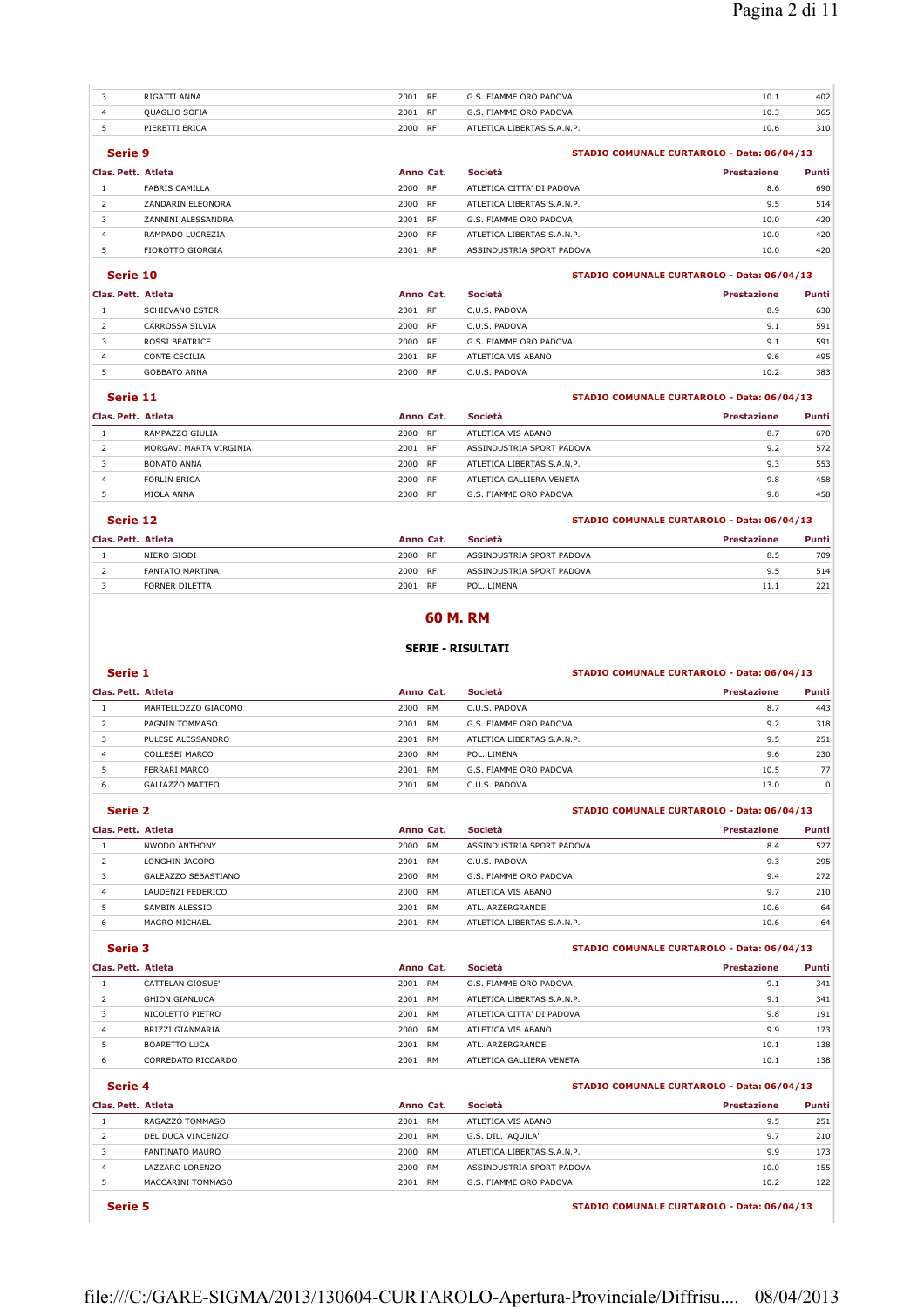$\overline{1}$ 

| Clas. Pett. Atleta |                     | Anno Cat. |           | Società                    | Prestazione | Punti |
|--------------------|---------------------|-----------|-----------|----------------------------|-------------|-------|
|                    | MENEGHELLO DAVIDE   | 2000      | <b>RM</b> | C.U.S. PADOVA              | 8.4         | 527   |
|                    | CERCHIARO NICOLA    | 2001      | <b>RM</b> | ATLETICA GALLIERA VENETA   | 8.5         | 498   |
|                    | CAPPELLARI LEONARDO | 2001      | RM        | G.S. FIAMME ORO PADOVA     | 9.7         | 210   |
|                    | <b>BORASO MIRCO</b> | 2000      | <b>RM</b> | ATLETICA VIS ABANO         | 10.7        | 51    |
|                    | LONGHI NICOLA       | 2000      | <b>RM</b> | C.U.S. PADOVA              | 10.8        | 40    |
| ь                  | ROABES ION          | 2000      | <b>RM</b> | ATLETICA LIBERTAS S.A.N.P. | 12.2        | 0     |

## **Serie 6 STADIO COMUNALE CURTAROLO - Data: 06/04/13**

| Clas. Pett. Atleta  |      | Società                                                          | Prestazione | Punti |
|---------------------|------|------------------------------------------------------------------|-------------|-------|
| SCOLARO MATTEO      | 2001 | ATLETICA LIBERTAS S.A.N.P.                                       | 8.9         | 391   |
| EGIDI LORENZO       | 2000 | G.S. FIAMME ORO PADOVA                                           | 9.3         | 295   |
| <b>TONINI MARCO</b> | 2001 | ATLETICA LIBERTAS S.A.N.P.                                       | 9.4         | 272   |
| NIERO GIODI         |      | ASSINDUSTRIA SPORT PADOVA                                        | 9.7         | 210   |
| VELICOGNA MARCO     | 2001 | ATLETICA VIS ABANO                                               | 9.8         | 191   |
| TORRESIN SEBASTIANO | 2001 | POL. LIMENA                                                      | 10.0        | 155   |
|                     |      | Anno Cat.<br><b>RM</b><br>RM<br>RM<br>2000 RF<br>RM<br><b>RM</b> |             |       |

#### **Serie 7 STADIO COMUNALE CURTAROLO - Data: 06/04/13**

| Clas. Pett. Atleta |                        | Anno Cat. |           | Società                   | <b>Prestazione</b> | <b>Punti</b> |
|--------------------|------------------------|-----------|-----------|---------------------------|--------------------|--------------|
|                    | PASCALE LEONARDO       | 2000      | RM        | ATLETICA VIS ABANO        | 8.9                | 391          |
|                    | PEZZERA CARLO          | 2000      | <b>RM</b> | G.S. FIAMME ORO PADOVA    | 9.0                | 366          |
|                    | <b>GREGGIO FILIPPO</b> | 2001      | <b>RM</b> | G.S. FIAMME ORO PADOVA    | 9.1                | 341          |
| 4                  | TOSATO TOMMASO         | 2001      | RM        | ATLETICA CITTA' DI PADOVA | 9.5                | 251          |
|                    | MARIGO PIETRO          | 2001      | <b>RM</b> | G.S. FIAMME ORO PADOVA    | 11.3               | $\Omega$     |

#### **Serie 8 STADIO COMUNALE CURTAROLO - Data: 06/04/13**

| Clas. Pett. Atleta |                      | Anno Cat.         | Società                    | <b>Prestazione</b> | Punti |
|--------------------|----------------------|-------------------|----------------------------|--------------------|-------|
|                    | COMPAORE ABDOULLATIF | 2000<br>RM        | ASSINDUSTRIA SPORT PADOVA  | 8.4                | 527   |
|                    | VOLTOLINA FRANCESCO  | 2001<br><b>RM</b> | ATLETICA CITTA' DI PADOVA  | 9.6                | 230   |
|                    | SCARABOTTOLO SIMONE  | 2000<br>RM        | ATLETICA VIS ABANO         | 9.6                | 230   |
| 4                  | TUZZATO ALBERTO      | 2001<br><b>RM</b> | ATLETICA CITTA' DI PADOVA  | 9.7                | 210   |
|                    | BERTAZZO MARCO       | 2001<br><b>RM</b> | G.S. FIAMME ORO PADOVA     | 9.7                | 210   |
| 6                  | CHELTUITOR ARTIOM    | 2000<br><b>RM</b> | ATLETICA LIBERTAS S.A.N.P. | 9.9                | 173   |

### **Serie 9 STADIO COMUNALE CURTAROLO - Data: 06/04/13**

| Clas. Pett. Atleta |                     | Anno Cat.  | Società                    | <b>Prestazione</b> | <b>Punti</b> |
|--------------------|---------------------|------------|----------------------------|--------------------|--------------|
|                    | CIANFARANI NICCOLO' | 2000<br>RM | G.S. FIAMME ORO PADOVA     | 9.0                | 366          |
|                    | BIASIOLO NICCOLO'   | 2000<br>RM | ATLETICA CITTA' DI PADOVA  | 9.7                | 210          |
|                    | VENTURA MATTEO      | 2001<br>RM | G.S. FIAMME ORO PADOVA     | 10.3               | 106          |
|                    | CONTI LORENZO       | 2001<br>RM | ATLETICA LIBERTAS S.A.N.P. | 10.6               | 64           |

#### **Serie 10 STADIO COMUNALE CURTAROLO - Data: 06/04/13**

| Clas. Pett. Atleta |                        | Anno Cat.  | Società                   | <b>Prestazione</b> | Punti |
|--------------------|------------------------|------------|---------------------------|--------------------|-------|
|                    | MARANGOTTO JESUS DAVID | 2000<br>RM | ATLETICA CITTA' DI PADOVA | 8.1                | 618   |
|                    | CAZZARO PIETRO         | 2000<br>RM | ATLETICA CITTA' DI PADOVA | 9.3                | 295   |
|                    | MUSSO LEONARDO         | 2001<br>RM | G.S. FIAMME ORO PADOVA    | 10.3               | 106   |
|                    | IZZO PAOLO             | 2001<br>RM | ATLETICA CITTA' DI PADOVA | 10.4               | 91    |

#### **80 M. CF**

### **SERIE - RISULTATI**

## **Serie 1 STADIO COMUNALE CURTAROLO - Data: 06/04/13**

#### **Clas. Pett. Atleta Anno Cat. Società Prestazione Punti** 1 SPINELLO GIOI 1998 CF G.S. FIAMME ORO PADOVA 10.3 820 BORDIN VITTORIA 1998 CF ATLETICA CITTA' DI PADOVA 10.5 759 3 BOSELLO MAYA 1999 CE ATLETICA VIS ABANO 11.7 436 BAGGIO MARTINA 1999 CF ATLETICA GALLIERA VENETA 11.9 390 NICHELE ANNA 1998 CF ATLETICA GALLIERA VENETA 12.0 367

## **Serie 2 STADIO COMUNALE CURTAROLO - Data: 06/04/13**

|                      | Anno Cat.          | Società                    | <b>Prestazione</b> | Punti |
|----------------------|--------------------|----------------------------|--------------------|-------|
| DE POLI SOFIA        | CF<br>1999         | ATLETICA GALLIERA VENETA   | 11.2               | 562   |
| AGOSTINI MIA         | 1998 CF            | C.U.S. PADOVA              | 11.2               | 562   |
| FALDANI MARTINA      | 1999<br>- CF       | ATLETICA GALLIERA VENETA   | 11.4               | 510   |
| CORTESE SOFIA        | 1999<br><b>CF</b>  | C.U.S. PADOVA              | 11.5               | 485   |
| CRESCENTE ISABELLA   | 1999<br>- CF       | ASSINDUSTRIA SPORT PADOVA  | 11.6               | 460   |
| <b>BUONO MARTINA</b> | 1998 CF            | ATLETICA LIBERTAS S.A.N.P. | 11.6               | 460   |
|                      | Clas. Pett. Atleta |                            |                    |       |

#### **Serie 3 STADIO COMUNALE CURTAROLO - Data: 06/04/13**

| Clas. Pett. Atleta |                  | Anno Cat.         | Società                    | <b>Prestazione</b> | Punti |
|--------------------|------------------|-------------------|----------------------------|--------------------|-------|
|                    | ARTUSO IRENE     | 1999<br><b>CF</b> | ATLETICA LIBERTAS S.A.N.P. | 11.3               | 536   |
|                    | GASTALDO FUGENIA | 1999<br>- CF      | ASSINDUSTRIA SPORT PADOVA  | 11.5               | 485   |
|                    |                  |                   |                            |                    |       |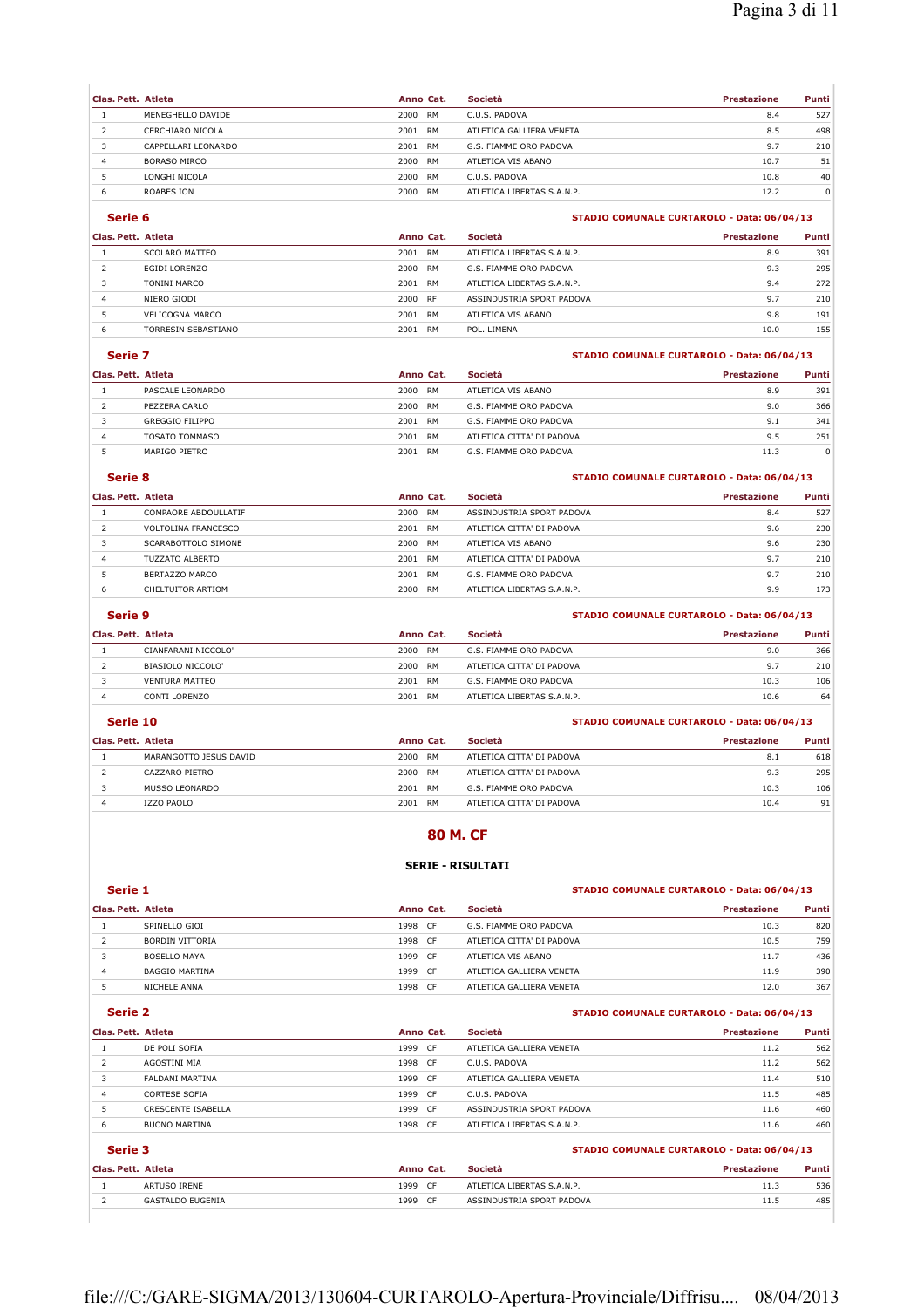| <b>GRIGOLETTO ELISA</b> | 1999 | CF.       | G.S. DIL. 'AOUILA'         | 11.6 | 460 |
|-------------------------|------|-----------|----------------------------|------|-----|
| <b>FAVARO ELENA</b>     | 1999 | $\subset$ | ATLETICA LIBERTAS S.A.N.P. | 11.8 | 413 |
| MOTTA LUCIA             | 1999 | CF.       | G.S. DIL. 'AQUILA'         | 12.0 | 367 |
| BERETTA ELENA           | 1999 | CF.       | C.A.S.A. ATLETICA          | 13.2 | 137 |

## **Serie 4 STADIO COMUNALE CURTAROLO - Data: 06/04/13**

| Clas. Pett. Atleta |                 | Anno Cat. |      | Società                   | <b>Prestazione</b> | Punti |
|--------------------|-----------------|-----------|------|---------------------------|--------------------|-------|
|                    | PISCOPELLO ANNA | 1999      | CF   | ATL.MIRAFIORI             | 10.7               | 700   |
| ∠                  | RIGONI MARTINA  | 1999      | - CF | G.S. FIAMME ORO PADOVA    | 10.9               | 643   |
|                    | DONA' LAURA     | 1999      | CF   | ATLETICA VIS ABANO        | 11.7               | 436   |
| 4                  | FIOROTTO ANNA   | 1999      | - CF | ASSINDUSTRIA SPORT PADOVA | 12.3               | 303   |
|                    | MASCHERA ANITA  | 1998 CF   |      | ATLETICA VIS ABANO        | 12.4               | 282   |
| ь                  | MONTIN SARA     | 1999      | CF.  | G.S. FIAMME ORO PADOVA    | 12.6               | 243   |
|                    |                 |           |      |                           |                    |       |

## **Serie 5 STADIO COMUNALE CURTAROLO - Data: 06/04/13**

| Clas. Pett. Atleta |                    | Anno Cat.    | Società                    | Prestazione | Punti |
|--------------------|--------------------|--------------|----------------------------|-------------|-------|
|                    | PEGORARO ELENA     | 1999<br>- CF | ASSINDUSTRIA SPORT PADOVA  | 11.2        | 562   |
|                    | TONIN ALESSIA      | 1999<br>- CF | ATLETICA GALLIERA VENETA   | 11.7        | 436   |
|                    | VITA MARGHERITA    | 1999 CF      | ATLETICA VIS ABANO         | 11.9        | 390   |
| 4                  | FIORATTI MATILDE   | 1999<br>- CF | C.U.S. PADOVA              | 12.2        | 324   |
|                    | MONI ALBA          | 1999 CF      | C.U.S. PADOVA              | 12.8        | 206   |
| 6                  | LICA ANDREEA ELENA | 1999<br>CF.  | ATLETICA LIBERTAS S.A.N.P. | 13.1        | 154   |

### **Serie 6 STADIO COMUNALE CURTAROLO - Data: 06/04/13**

| Clas. Pett. Atleta |                        | Anno Cat.    | Società                    | Prestazione | Punti |
|--------------------|------------------------|--------------|----------------------------|-------------|-------|
|                    | NICETTO NOEMI          | 1999<br>- CF | ATLETICA VIS ABANO         | 10.6        | 729   |
|                    | MELATO SARA ALESSANDRA | 1999<br>CF.  | C.U.S. PADOVA              | 11.0        | 616   |
|                    | NICOLETTI BEATRICE     | 1999 CF      | G.S. FIAMME ORO PADOVA     | 11.3        | 536   |
| 4                  | <b>FANTE CRISTINA</b>  | 1999<br>- CF | ATLETICA VIS ABANO         | 11.7        | 436   |
|                    | MODOLO GIULIA          | 1998<br>- CF | ATLETICA LIBERTAS S.A.N.P. | 12.2        | 324   |

### **Serie 7 STADIO COMUNALE CURTAROLO - Data: 06/04/13**

| Clas. Pett. Atleta |                       | Anno Cat.   | <b>Società</b>             | <b>Prestazione</b> | Punti |
|--------------------|-----------------------|-------------|----------------------------|--------------------|-------|
|                    | VALENTINI GIULIA      | 1998<br>CF  | C.U.S. PADOVA              | 11.0               | 616   |
|                    | CAPPELLOZZA BEATRICE  | 1998<br>CF. | ATLETICA VIS ABANO         | 11.5               | 485   |
|                    | <b>GABAI ELENA</b>    | 1998<br>CF  | G.S. FIAMME ORO PADOVA     | 11.6               | 460   |
| $\overline{4}$     | SOTTORIVA SOFIA ELENA | 1999<br>CF. | ATLETICA VIS ABANO         | 11.9               | 390   |
|                    | ROMAN ALICE           | 1999<br>CF  | ATLETICA LIBERTAS S.A.N.P. | 12.1               | 345   |
|                    | <b>RUFFIN LISA</b>    | 1999<br>C.F | G.S. DIL. 'AOUILA'         | 13.3               | 122   |

#### **Serie 8 STADIO COMUNALE CURTAROLO - Data: 06/04/13**

## **Clas. Pett. Atleta Anno Cat. Società Prestazione Punti** 1 GALANTE LINDA 1999 CF G.S. FIAMME ORO PADOVA 11.2 562

| <b>.</b> | 0.10111E 0.1107     | ---- | --   | <b>0.0. LIATLE ORO LADOVA</b> | .    | <u>JUZ</u> |
|----------|---------------------|------|------|-------------------------------|------|------------|
|          | BERTO IRENE         | 1998 | - CF | ATLETICA VIS ABANO            | 11.4 | 510        |
|          | PEGORARO FRANCESCA  | 1999 | - CF | C.U.S. PADOVA                 | 11.8 | 413        |
|          | MONTEVECCHI MATILDE | 1999 | - CF | G.S. FIAMME ORO PADOVA        | 12.1 | 345        |
|          | CAMPAGNOLO CHIARA   | 1998 | - CF | ATLETICA GALLIERA VENETA      | 13.1 | 154        |

## **80 M. CM**

#### **SERIE - RISULTATI**

## **Serie 1 STADIO COMUNALE CURTAROLO - Data: 06/04/13**

#### **Clas. Pett. Atleta Anno Cat. Società Prestazione Punti** 1 MASSARO DAVIDE 1998 CM ASSINDUSTRIA SPORT PADOVA 9.4 774 2 VETTORE MATTIA 1999 CM G.S. DIL. 'AQUILA' 9.6 702 3 VAROTTO FRANCESCO 1998 CM ATLETICA VIS ABANO 10.1 536 BARBIERI RICCARDO 1998 CM G.S. FIAMME ORO PADOVA 10.2 505 5 CALLEGARIN FRANCESCO 1998 CM G.S. FIAMME ORO PADOVA 10.3 475 MASIERO GIACOMO 1999 CM ATLETICA LIBERTAS S.A.N.P. 10.8 335

### **Serie 2 STADIO COMUNALE CURTAROLO - Data: 06/04/13**

| Clas. Pett. Atleta  |      | Società                                            | Prestazione | Punti |
|---------------------|------|----------------------------------------------------|-------------|-------|
| ZAGO MARCO          | 1998 | ASSINDUSTRIA SPORT PADOVA                          | 9.7         | 668   |
| SALTARELLO DAVIDE   | 1998 | ATLETICA VIS ABANO                                 | 10.0        | 568   |
| GIACOMETTI LEONARDO | 1998 | ATLETICA LIBERTAS S.A.N.P.                         | 10.3        | 475   |
| <b>BETTIN FLIA</b>  | 1999 | ATLETICA VIS ABANO                                 | 10.4        | 445   |
| ASPERGH ALBERTO     | 1999 | ATLETICA LIBERTAS S.A.N.P.                         | 10.5        | 417   |
|                     |      | Anno Cat.<br>CM.<br>CM.<br>CM.<br>CM.<br><b>CM</b> |             |       |

|                    | Serie 3               |           |                | STADIO COMUNALE CURTAROLO - Data: 06/04/13 |                    |       |
|--------------------|-----------------------|-----------|----------------|--------------------------------------------|--------------------|-------|
| Clas. Pett. Atleta |                       | Anno Cat. |                | Società                                    | <b>Prestazione</b> | Punti |
|                    | FURLANI JEMAL         | 1999      | CM.            | G.S. FIAMME ORO PADOVA                     | 9.7                | 668   |
|                    | TRIVELLATO ALESSANDRO | 1999      | C <sub>M</sub> | ATLETICA VIS ABANO                         | 10.2               | 505   |
|                    | <b>GATTO FILIPPO</b>  | 1999      | CM.            | ATI. ARZERGRANDE                           | 10.2               | 505   |
|                    |                       |           |                |                                            |                    |       |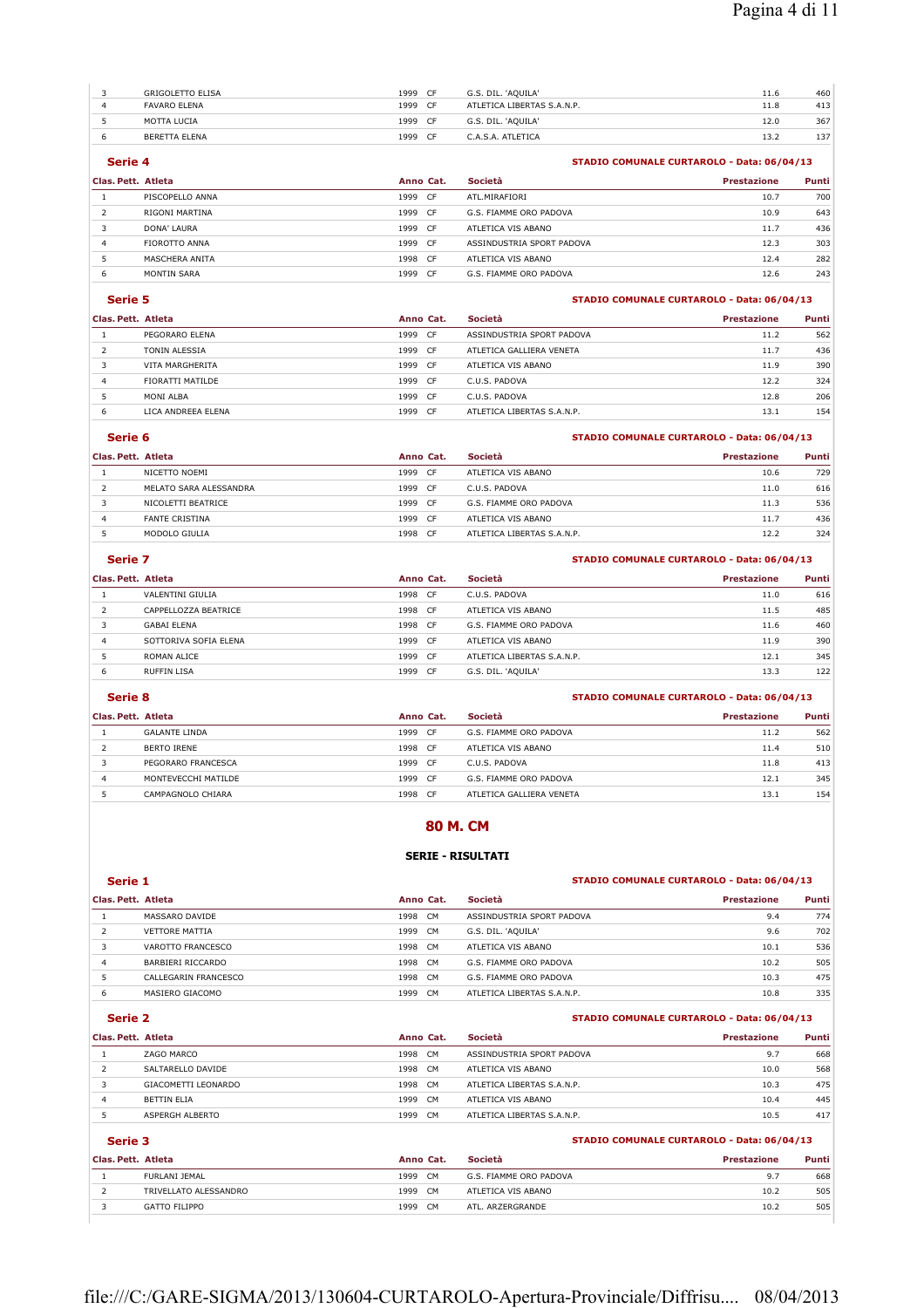| <b>HUANG ANDREA</b> | 1999 | <b>CM</b>      | ATLETICA LIBERTAS S.A.N.P. | 11.6 | 151 |
|---------------------|------|----------------|----------------------------|------|-----|
| PIZZO DANIELE       | 1999 | CM             | C.A.S.A. ATLETICA          | 11.7 | 131 |
| ROSSI LUCA          | 1999 | C <sub>M</sub> | G.S. DIL. 'AQUILA'         | 12.1 | 60  |

### **Serie 4 STADIO COMUNALE CURTAROLO - Data: 06/04/13**

| Clas. Pett. Atleta |                         | Anno Cat.              | Società                    | <b>Prestazione</b> | <b>Punti</b> |
|--------------------|-------------------------|------------------------|----------------------------|--------------------|--------------|
|                    | <b>GRIGOLON ALBERTO</b> | C <sub>M</sub><br>1999 | C.U.S. PADOVA              | 10.5               | 417          |
|                    | CORROCHER SAMUELE       | 1998<br><b>CM</b>      | ATLETICA LIBERTAS S.A.N.P. | 10.8               | 335          |
|                    | BARETTA EDOARDO         | 1999<br><b>CM</b>      | ATLETICA VIS ABANO         | 11.0               | 284          |
| 4                  | <b>BUSATO STEFANO</b>   | C <sub>M</sub><br>1999 | G.S. FIAMME ORO PADOVA     | 11.3               | 214          |
|                    | LION SIMONE             | 1999<br><b>CM</b>      | C.A.S.A. ATLETICA          | 11.7               | 131          |
| ь                  | SCATTOLIN DANIELE       | 1999<br><b>CM</b>      | ATLETICA LIBERTAS S.A.N.P. | 11.8               | 112          |

### **Serie 5 STADIO COMUNALE CURTAROLO - Data: 06/04/13**

| Clas. Pett. Atleta |                       | Anno Cat.         | Società                   | <b>Prestazione</b> | Punti |
|--------------------|-----------------------|-------------------|---------------------------|--------------------|-------|
|                    | <b>VERTUANI LUCA</b>  | <b>CM</b><br>1998 | ASSINDUSTRIA SPORT PADOVA | 11.4               | 192   |
|                    | GULLETTA RICCARDO     | CM.<br>1999       | ATLETICA VIS ABANO        | 11.5               | 171   |
|                    | FILIPPI TOMMASO       | CM.<br>1999       | G.S. FIAMME ORO PADOVA    | 11.6               | 151   |
|                    | BALDAN FRANCESCO      | CM.<br>1998       | ATLETICA VIS ABANO        | 11.7               | 131   |
|                    | BATTISTELLO FRANCESCO | C.M<br>1999       | ATI . ARZERGRANDE         | 11.9               | 94    |
|                    | MALVESTIO FRANCESCO   | <b>CM</b><br>1999 | ATLETICA VIS ABANO        | 13.6               | 0     |

#### **300 M. CF**

#### **SERIE - RISULTATI**

#### **Serie 1 STADIO COMUNALE CURTAROLO - Data: 06/04/13**

| Clas. Pett. Atleta |                          | Anno Cat. |      | Società                   | <b>Prestazione</b> | Punti |
|--------------------|--------------------------|-----------|------|---------------------------|--------------------|-------|
|                    | BORDIN VITTORIA          | 1998      | CF   | ATLETICA CITTA' DI PADOVA | 43.4               | 813   |
|                    | LUNARDON ALICE           | 1998      | - CF | G.S. FIAMME ORO PADOVA    | 43.9               | 783   |
|                    | MANCUSO FLENA            | 1999      | CF.  | ATLETICA GALLIERA VENETA  | 46.4               | 641   |
| 4                  | <b>GOMIERO FRANCESCA</b> | 1998      | CF   | C.U.S. PADOVA             | 47.6               | 577   |
|                    | BETTIN ILARIA            | 1998      | CF   | C.U.S. PADOVA             | 49.1               | 502   |
| 6                  | MASTELLARI LIDIA         | 1999      | CF   | C.A. COPPARO              | 51.7               | 381   |

## **Serie 2 STADIO COMUNALE CURTAROLO - Data: 06/04/13**

| Clas. Pett. Atleta |                   | Anno Cat.   | Società                   | <b>Prestazione</b> | Punti |
|--------------------|-------------------|-------------|---------------------------|--------------------|-------|
|                    | RIGONI MARTINA    | 1999<br>CF  | G.S. FIAMME ORO PADOVA    | 47.7               | 572   |
|                    | PEGORARO ELENA    | 1999<br>CF. | ASSINDUSTRIA SPORT PADOVA | 50.5               | 435   |
|                    | CAREGNATO GIORGIA | 1999<br>CF. | C.U.S. PADOVA             | 51.3               | 398   |
| 4                  | AGOSTINI MIA      | 1998<br>CF. | C.U.S. PADOVA             | 52.1               | 363   |
|                    | SILVELLO ALTEA    | 1998<br>CF  | ATLETICA GALLIERA VENETA  | 56.3               | 199   |
| 6                  | DONA' LAURA       | 1999<br>CF. | ATLETICA VIS ABANO        | 57.4               | 162   |

#### **Serie 3 STADIO COMUNALE CURTAROLO - Data: 06/04/13**

|                       | Anno Cat.          | Società                | <b>Prestazione</b> | Punti |
|-----------------------|--------------------|------------------------|--------------------|-------|
| <b>FANTE CRISTINA</b> | 1999<br>- CF       | ATLETICA VIS ABANO     | 50.9               | 416   |
| MONTEVECCHI MATILDE   | 1999<br>- CF       | G.S. FIAMME ORO PADOVA | 51.5               | 389   |
| MANIERO GRETA         | 1999<br>- CF       | C.U.S. PADOVA          | 52.2               | 359   |
| MONTIN SARA           | 1999<br>CF         | G.S. FIAMME ORO PADOVA | 55.8               | 217   |
|                       | Clas. Pett. Atleta |                        |                    |       |

### **Serie 4 STADIO COMUNALE CURTAROLO - Data: 06/04/13**

| Clas. Pett. Atleta |                        | Anno Cat. |     | Società                   | Prestazione | Punti |
|--------------------|------------------------|-----------|-----|---------------------------|-------------|-------|
|                    | DE MARCO LAURA         | 1998      | CF. | G.S. FIAMME ORO PADOVA    | 48.5        | 531   |
|                    | RAMPAZZO DIANA         | 1999      | CF  | ATLETICA VIS ABANO        | 51.8        | 376   |
|                    | <b>GADDOUR SABRINA</b> | 1999      | CF. | ASSINDUSTRIA SPORT PADOVA | 52.8        | 333   |
|                    | TONINI HEWAN           | 1999      | CF. | ASSINDUSTRIA SPORT PADOVA | 1:00.5      | 69    |

## **300 M. CM**

## **SERIE - RISULTATI**

#### **Serie 1 STADIO COMUNALE CURTAROLO - Data: 06/04/13**

| Clas. Pett. Atleta |                       |         | Anno Cat. | Società                   | Prestazione | Punti |
|--------------------|-----------------------|---------|-----------|---------------------------|-------------|-------|
|                    | SCHIEVANO GIOVANNI    | 1998 CM |           | C.U.S. PADOVA             | 41.1        | 598   |
|                    | ZAGO MARCO            | 1998 CM |           | ASSINDUSTRIA SPORT PADOVA | 43.0        | 484   |
|                    | TRIVELLATO ALESSANDRO | 1999 CM |           | ATLETICA VIS ABANO        | 43.4        | 461   |
| 4                  | BERGANTINO SIMONE     | 1998 CM |           | ASSINDUSTRIA SPORT PADOVA | 43.5        | 455   |
|                    | ROSA VALERIO          | 1999    | <b>CM</b> | C.A. COPPARO              | 44.3        | 412   |
| 6                  | MOGNO ANDREA          | 1999    | CM        | C.U.S. PADOVA             | 47.4        | 258   |
|                    |                       |         |           |                           |             |       |

**Serie 2 STADIO COMUNALE CURTAROLO - Data: 06/04/13** 

| <b>Clas, Pett</b><br>Atleta<br>.           | Anno<br>сат            | Societa<br>.              | azione | $\sim$<br>__<br>Punti |
|--------------------------------------------|------------------------|---------------------------|--------|-----------------------|
| <b>EDANCESCO</b><br>VAROTT<br>$\mathbf{v}$ | C <sub>M</sub><br>1998 | <b>VIS ABANO</b><br>- 110 | 42.8   | 495                   |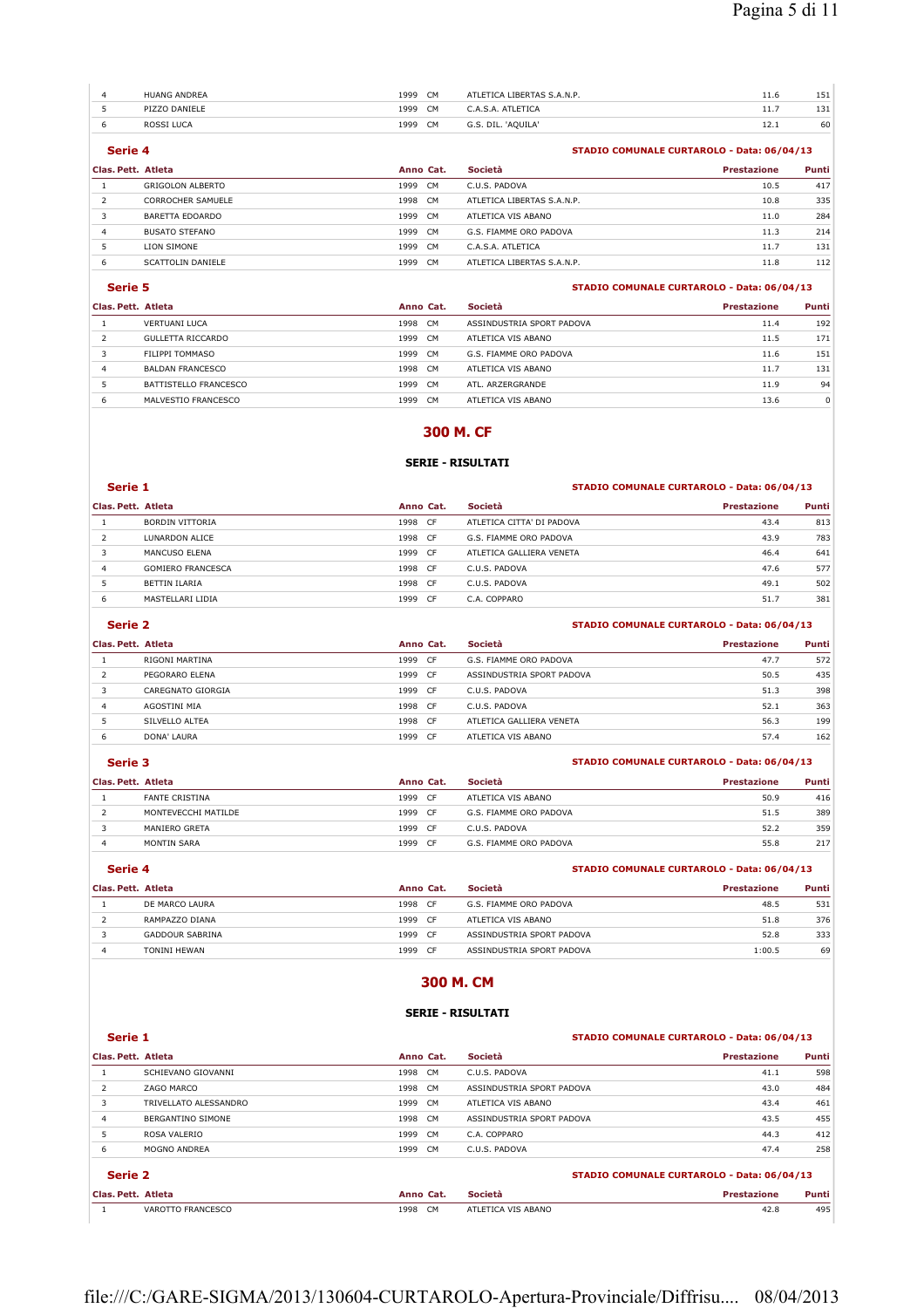| CALLEGARIN FRANCESCO | 1998<br>CM        | G.S. FIAMME ORO PADOVA   | 43.0   | 484 |
|----------------------|-------------------|--------------------------|--------|-----|
| MARANGON LEONARDO    | <b>CM</b><br>1999 | ATLETICA GALLIERA VENETA | 43.8   | 439 |
| LORENZATO TOMMASO    | <b>CM</b><br>1999 | C.U.S. PADOVA            | 44.8   | 385 |
| MALVESTIO FRANCESCO  | CM.<br>1999       | ATLETICA VIS ABANO       | 1:00.2 |     |

#### **Serie 3 STADIO COMUNALE CURTAROLO - Data: 06/04/13**

| Clas. Pett. Atleta |                          | Anno Cat. |                | Società                   | Prestazione | Punti |
|--------------------|--------------------------|-----------|----------------|---------------------------|-------------|-------|
|                    | MASSARO DAVIDE           | 1998      | C <sub>M</sub> | ASSINDUSTRIA SPORT PADOVA | 40.2        | 655   |
|                    | DE VIVO FRANCESCO        | 1998      | <b>CM</b>      | G.S. DIL. 'AOUILA'        | 43.5        | 455   |
|                    | GULLETTA RICCARDO        | 1999      | CM.            | ATLETICA VIS ABANO        | 46.7        | 291   |
|                    | SCREMIN ALESSANDRO       | 1998      | <b>CM</b>      | C.U.S. PADOVA             | 47.1        | 272   |
|                    | <b>BAROLLO FRANCESCO</b> | 1999      | <b>CM</b>      | G.S. FIAMME ORO PADOVA    | 48.4        | 214   |

#### **Serie 4 STADIO COMUNALE CURTAROLO - Data: 06/04/13**

| Clas. Pett. Atleta |                       | Anno Cat.         | Società                    | <b>Prestazione</b> | Punti |
|--------------------|-----------------------|-------------------|----------------------------|--------------------|-------|
|                    | FURLANI JEMAL         | <b>CM</b><br>1999 | G.S. FIAMME ORO PADOVA     | 39.8               | 681   |
|                    | SACCUMAN MATTEO       | 1998<br><b>CM</b> | ASSINDUSTRIA SPORT PADOVA  | 43.6               | 450   |
|                    | BETTELLA MARCO        | - CM<br>1998      | G.S. DIL. 'AQUILA'         | 45.6               | 344   |
|                    | <b>BUSATO STEFANO</b> | 1999<br><b>CM</b> | G.S. FIAMME ORO PADOVA     | 48.5               | 210   |
|                    | SCATTOLIN DANIFLE     | 1999<br>C.M       | ATLETICA LIBERTAS S.A.N.P. | 49.8               | 158   |
| ь                  | SINIGAGLIA DANIELE    | CM<br>1999        | ATLETICA VIS ABANO         | 51.3               | 103   |

## **2000 M. CF**

### **SERIE - RISULTATI**

#### **Serie 1 STADIO COMUNALE CURTAROLO - Data: 06/04/13**

#### **Clas. Pett. Atleta Anno Cat. Società Prestazione Punti** 1 VOMIERO GIULIA 1998 CF ATLETICA VIS ABANO 7:44.8 583 2 PERIN VIRGINIA 1999 CF ASSINDUSTRIA SPORT PADOVA 9:15.4 217 3 BELLON VITTORIA 154 BELLON VITTORIA 1999 CF ASSINDUSTRIA SPORT PADOVA 1999 CF ASSINDUSTRIA SPORT PADOVA

## **2000 M. CM**

#### **SERIE - RISULTATI**

#### **Serie 1 STADIO COMUNALE CURTAROLO - Data: 06/04/13**

| Clas. Pett. Atleta |                        | Anno Cat.              | Società                   | <b>Prestazione</b> | Punti |
|--------------------|------------------------|------------------------|---------------------------|--------------------|-------|
|                    | EL AMMARI OUASSIM      | 1999<br>C <sub>M</sub> | ATI. ARZERGRANDE          | 6:28.2             | 676   |
|                    | RAGAZZO NICOLO'        | 1999<br><b>CM</b>      | ATLETICA VIS ABANO        | 6:35.3             | 630   |
| 3                  | LAZZARO FEDERICO       | 1999<br>CM.            | ATLETICA CITTA' DI PADOVA | 7:08.5             | 430   |
| 4                  | DONI EDOARDO           | 1999<br>CM.            | ATLETICA VIS ABANO        | 7:38.8             | 276   |
|                    | BIRIBIN RODOLFO        | 1999<br>C <sub>M</sub> | ATLETICA VIS ABANO        | 8:23.4             | 95    |
| 6                  | TOMASIN MATTEO         | 1999<br>CM.            | C.U.S. PADOVA             | 8:35.0             | 57    |
|                    | VISAN ALEXANDRU CONSTA | 1999<br><b>CM</b>      | ATLETICA GALLIERA VENETA  | Rit                | 0     |

## **ALTO CF**

### **SERIE - RISULTATI**

#### **Serie 1 STADIO COMUNALE CURTAROLO - Data: 06/04/13 Clas. Pett. Atleta Anno Cat. Società Prestazione Punti** 1 ARDUINI NICOLE 1998 CF LIBERTAS ROSSETTO LUGAGNANO 1.55 851 2 LUNARDON ALICE 1998 CF G.S. FIAMME ORO PADOVA 1.49 793 3 SPINELLO GIOI 1998 CF G.S. FIAMME ORO PADOVA 1.46 764 4 RAMPAZZO DIANA 1999 CF ATLETICA VIS ABANO 609 5 ROMAN ALICE 1999 CF ATLETICA LIBERTAS S.A.N.P. 1.20 512 5 GADDOUR SABRINA 1999 CF ASSINDUSTRIA SPORT PADOVA 1.20 512 5 DE MARCO LAURA 1998 CF G.S. FIAMME ORO PADOVA 1.20 512 5 MASTELLARI LIDIA 1999 CF C.A. COPPARO 1.20 512 9 FADANI MARTINA 1999 CF ATLETICA GALLIERA VENETA 1.20 512 TONINI HEWAN 1999 CF ASSINDUSTRIA SPORT PADOVA 1999 CF ASSINDUSTRIA SPORT PADOVA

## **ALTO CM**

#### **SERIE - RISULTATI**

#### **Serie 1 STADIO COMUNALE CURTAROLO - Data: 06/04/13**

| Clas. Pett. Atleta |                     | Anno Cat. |           | Società            | <b>Prestazione</b> | Punti |
|--------------------|---------------------|-----------|-----------|--------------------|--------------------|-------|
|                    | SALTARELLO DAVIDE   | 1998      | C.M       | ATLETICA VIS ABANO | 1.64               | 683   |
|                    | <b>BINI FILIPPO</b> | 1999      | CM        | C.A. COPPARO       | 1.62               | 662   |
|                    | MENEGHETTI GIACOMO  | 1999      | - CM      | C.U.S. PADOVA      | 1.40               | 446   |
|                    | LORENZATO TOMMASO   | 1999      | <b>CM</b> | C.U.S. PADOVA      | 1.35               | 398   |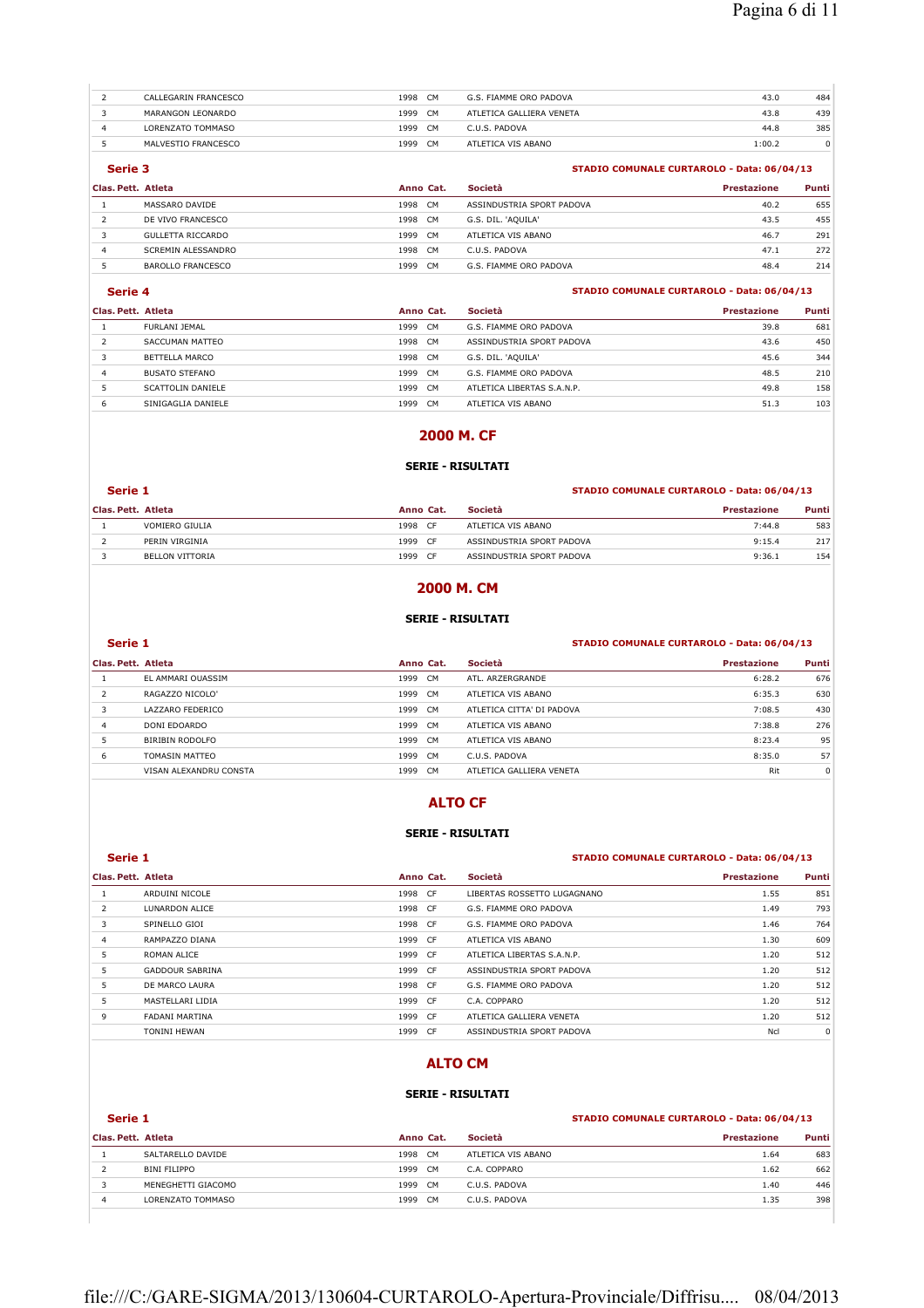| 5                  | MOGNO ANDREA             | 1999 CM |           | C.U.S. PADOVA              | 1.25                                       | 304         |
|--------------------|--------------------------|---------|-----------|----------------------------|--------------------------------------------|-------------|
| 6                  | <b>BAROLLO FRANCESCO</b> | 1999 CM |           | G.S. FIAMME ORO PADOVA     | 1.25                                       | 304         |
|                    |                          |         |           | <b>LUNGO CF</b>            |                                            |             |
|                    |                          |         |           | <b>SERIE - RISULTATI</b>   |                                            |             |
| Serie 1            |                          |         |           |                            | STADIO COMUNALE CURTAROLO - Data: 06/04/13 |             |
| Clas. Pett. Atleta |                          |         | Anno Cat. | Società                    | <b>Prestazione</b>                         | Punti       |
| $\mathbf{1}$       | <b>BETTIN ILARIA</b>     | 1998 CF |           | C.U.S. PADOVA              | 5.27                                       | 906         |
| $\overline{2}$     | <b>GOMIERO FRANCESCA</b> | 1998 CF |           | C.U.S. PADOVA              | 4.99                                       | 811         |
| 3                  | DE POLI SOFIA            | 1999 CF |           | ATLETICA GALLIERA VENETA   | 4.59                                       | 680         |
| $\overline{4}$     | MANCUSO ELENA            | 1999 CF |           | ATLETICA GALLIERA VENETA   | 4.47                                       | 641         |
| 5                  | <b>GALANTE LINDA</b>     | 1999 CF |           | G.S. FIAMME ORO PADOVA     | 4.43                                       | 629         |
| 6                  | CAPPELLOZZA BEATRICE     | 1998 CF |           | ATLETICA VIS ABANO         | 4.36                                       | 607         |
| $\overline{7}$     | VALENTINI GIULIA         | 1998 CF |           | C.U.S. PADOVA              | 4.35                                       | 604         |
| 8                  | MASCHERA ANITA           | 1998 CF |           | ATLETICA VIS ABANO         | 4.24                                       | 570         |
| 9                  | <b>BUONO MARTINA</b>     | 1998 CF |           | ATLETICA LIBERTAS S.A.N.P. | 4.24                                       | 570         |
| 10                 | MOTTA LUCIA              | 1999 CF |           | G.S. DIL. 'AQUILA'         | 4.22                                       | 563         |
| 11                 | NICHELE ANNA             | 1998 CF |           | ATLETICA GALLIERA VENETA   | 4.21                                       | 560         |
| 12                 | <b>BOSELLO MAYA</b>      | 1999 CF |           | ATLETICA VIS ABANO         | 4.18                                       | 551         |
| 13                 | NICETTO NOEMI            | 1999 CF |           | ATLETICA VIS ABANO         | 4.14                                       | 539         |
| 14                 | <b>BERETTA ELENA</b>     | 1999 CF |           | C.A.S.A. ATLETICA          | 4.06                                       | 515         |
| 15                 | CAREGNATO GIORGIA        | 1999 CF |           | C.U.S. PADOVA              | 4.06                                       | 515         |
| 16                 | <b>BERTO IRENE</b>       | 1998 CF |           | ATLETICA VIS ABANO         | 4.04                                       | 509         |
| 17                 | SOTTORIVA SOFIA ELENA    | 1999 CF |           | ATLETICA VIS ABANO         | 3.97                                       | 488         |
| 18                 | <b>FAVARO ELENA</b>      | 1999 CF |           | ATLETICA LIBERTAS S.A.N.P. | 3.94                                       | 479         |
| 19                 | <b>VERONESE GIORGIA</b>  | 1999 CF |           | C.U.S. PADOVA              | 3.92                                       | 473         |
| 20                 | LUNARDI AGATHA           | 1998 CF |           | ASSINDUSTRIA SPORT PADOVA  | 3.92                                       | 473         |
| 21                 | <b>BAGGIO MARTINA</b>    | 1999 CF |           | ATLETICA GALLIERA VENETA   | 3.89                                       | 464         |
| 22                 | KIBI NADINE CHANELE      | 1999 CF |           | ATLETICA VIS ABANO         | 3.85                                       | 452         |
| 23                 | <b>CORTESE SOFIA</b>     | 1999 CF |           | C.U.S. PADOVA              | 3.88                                       | 461         |
| 24                 | PEGORARO FRANCESCA       | 1999 CF |           | C.U.S. PADOVA              | 3.82                                       | 444         |
| 25                 | SILVELLO ALTEA           | 1998 CF |           | ATLETICA GALLIERA VENETA   | 3.70                                       | 409         |
| 26                 | CRESCENTE ISABELLA       | 1999 CF |           | ASSINDUSTRIA SPORT PADOVA  | 3.70                                       | 409         |
| 27                 | TONIN ALESSIA            | 1999 CF |           | ATLETICA GALLIERA VENETA   | 3.68                                       | 403         |
| 28                 | FIOROTTO ANNA            | 1999 CF |           | ASSINDUSTRIA SPORT PADOVA  | 3.67                                       | 400         |
| 29                 | MANIERO GRETA            | 1999 CF |           | C.U.S. PADOVA              | 3.55                                       | 366         |
| 30                 | <b>BELLON VITTORIA</b>   | 1999 CF |           | ASSINDUSTRIA SPORT PADOVA  | 3.51                                       | 355         |
| 31                 | MODOLO GIULIA            | 1998 CF |           | ATLETICA LIBERTAS S.A.N.P. | 3.46                                       | 341         |
| 32                 | MICHIELLI SARA           | 1998 CF |           | C.U.S. PADOVA              | 3.31                                       | 299         |
| 33                 | VITA MARGHERITA          | 1999 CF |           | ATLETICA VIS ABANO         | 3.18                                       | 264         |
| 34                 | <b>GRIGOLETTO ELISA</b>  | 1999 CF |           | G.S. DIL. 'AQUILA'         | 3.17                                       | 261         |
| 35                 | CAMPAGNOLO CHIARA        | 1998 CF |           | ATLETICA GALLIERA VENETA   | 3.17                                       | 261         |
| 36                 | LICA ANDREEA ELENA       | 1999 CF |           | ATLETICA LIBERTAS S.A.N.P. | 3.15                                       | 256         |
| 37                 | FIORATTI MATILDE         | 1999 CF |           | C.U.S. PADOVA              | 3.11                                       | 245         |
| 38                 | <b>RUFFIN LISA</b>       | 1999 CF |           | G.S. DIL. 'AQUILA'         | 3.10                                       | 242         |
| 39                 | <b>GASTALDO EUGENIA</b>  | 1999 CF |           | ASSINDUSTRIA SPORT PADOVA  | 2.92                                       | 195         |
| 40                 | PERIN VIRGINIA           | 1999 CF |           | ASSINDUSTRIA SPORT PADOVA  | 2.65                                       | 126         |
|                    | MELATO SARA ALESSANDRA   | 1999 CF |           | C.U.S. PADOVA              | Ncl                                        | $\mathbf 0$ |

## **LUNGO CM**

### **SERIE - RISULTATI**

#### **Serie 1 STADIO COMUNALE CURTAROLO - Data: 06/04/13**

| -----              |                          |         |           |                            |                    |       |
|--------------------|--------------------------|---------|-----------|----------------------------|--------------------|-------|
| Clas. Pett. Atleta |                          |         | Anno Cat. | Società                    | <b>Prestazione</b> | Punti |
| 1                  | <b>VETTORE MATTIA</b>    | 1999    | CM        | G.S. DIL. 'AQUILA'         | 5.15               | 548   |
| 2                  | SCHIEVANO GIOVANNI       | 1998 CM |           | C.U.S. PADOVA              | 5.15               | 548   |
| 3                  | ASPERGH ALBERTO          | 1999 CM |           | ATLETICA LIBERTAS S.A.N.P. | 4.99               | 507   |
| 4                  | <b>CORROCHER SAMUELE</b> | 1998 CM |           | ATLETICA LIBERTAS S.A.N.P. | 4.75               | 446   |
| 5                  | DE VIVO FRANCESCO        | 1998 CM |           | G.S. DIL. 'AQUILA'         | 4.71               | 436   |
| 6                  | BERGANTINO SIMONE        | 1998 CM |           | ASSINDUSTRIA SPORT PADOVA  | 4.69               | 431   |
| $\overline{7}$     | MENEGHETTI GIACOMO       | 1999 CM |           | C.U.S. PADOVA              | 4.62               | 413   |
| 8                  | VISAN ALEXANDRU CONSTA   | 1999 CM |           | ATLETICA GALLIERA VENETA   | 4.60               | 408   |
| 9                  | <b>BETTIN ELIA</b>       | 1999    | <b>CM</b> | ATLETICA VIS ABANO         | 4.60               | 408   |
| 10                 | GIACOMETTI LEONARDO      | 1998    | CM        | ATLETICA LIBERTAS S.A.N.P. | 4.58               | 403   |
| 11                 | <b>VERTUANI LUCA</b>     | 1998 CM |           | ASSINDUSTRIA SPORT PADOVA  | 4.46               | 373   |
| 12                 | MARANGON LEONARDO        | 1999 CM |           | ATLETICA GALLIERA VENETA   | 4.36               | 349   |
| 13                 | BARBIERI RICCARDO        | 1998 CM |           | G.S. FIAMME ORO PADOVA     | 4.36               | 349   |
| 14                 | BETTELLA MARCO           | 1998 CM |           | G.S. DIL. 'AQUILA'         | 4.36               | 349   |
| 15                 | MASIERO GIACOMO          | 1999    | CM        | ATLETICA LIBERTAS S.A.N.P. | 4.32               | 339   |
| 16                 | <b>GRIGOLON ALBERTO</b>  | 1999    | CM        | C.U.S. PADOVA              | 4.23               | 317   |
|                    |                          |         |           |                            |                    |       |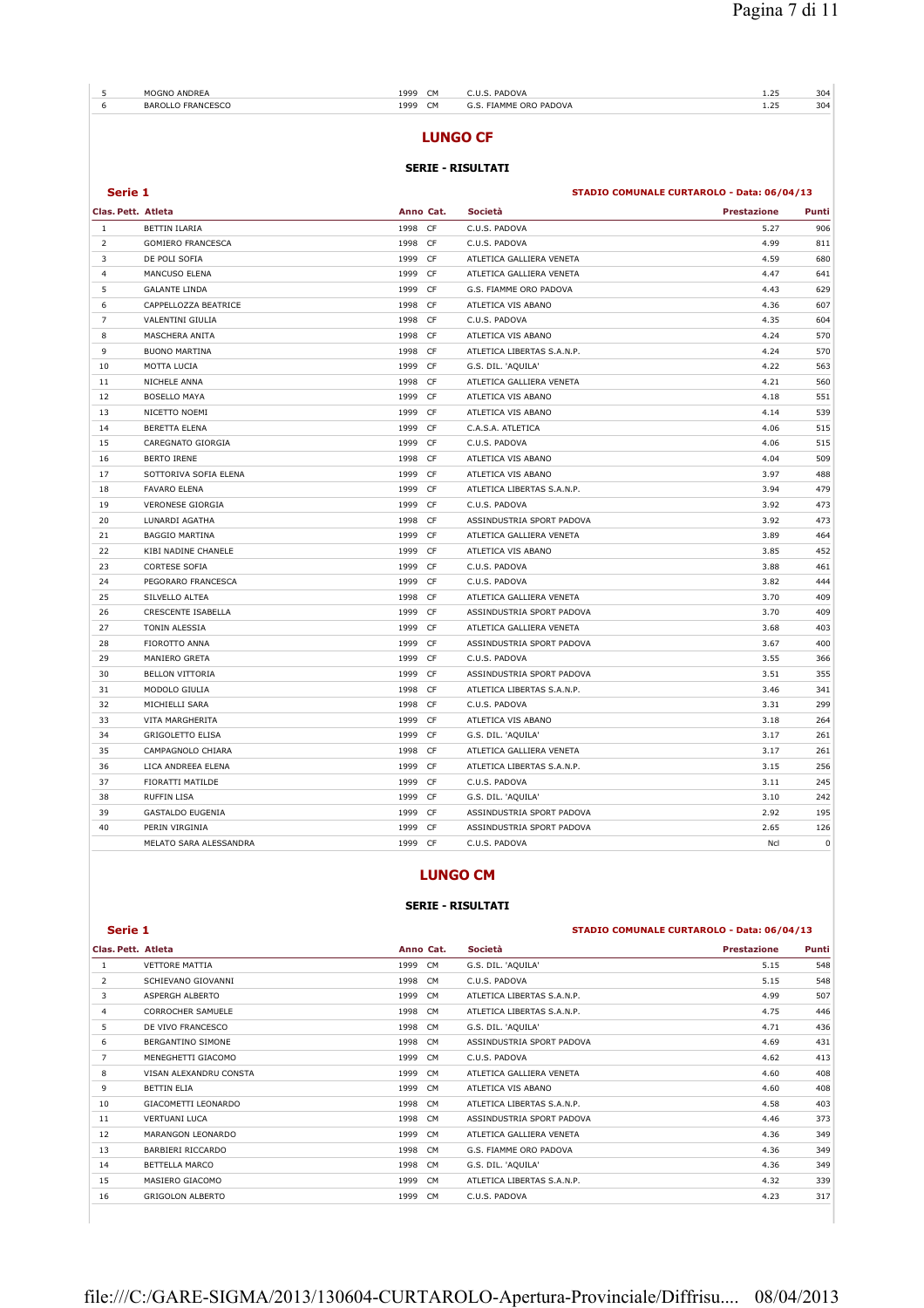| 17 | FILIPPI TOMMASO         | 1999<br><b>CM</b> | G.S. FIAMME ORO PADOVA     | 3.91 | 239 |
|----|-------------------------|-------------------|----------------------------|------|-----|
| 18 | BIRIBIN RODOLFO         | 1999 CM           | ATLETICA VIS ABANO         | 3.86 | 227 |
| 19 | <b>HUANG ANDREA</b>     | 1999 CM           | ATLETICA LIBERTAS S.A.N.P. | 3.71 | 192 |
| 20 | SCREMIN ALESSANDRO      | 1998 CM           | C.U.S. PADOVA              | 3.70 | 189 |
| 21 | SINIGAGLIA DANIELE      | 1999<br><b>CM</b> | ATLETICA VIS ABANO         | 3.63 | 173 |
| 22 | BARETTA EDOARDO         | 1999<br><b>CM</b> | ATLETICA VIS ABANO         | 3.53 | 149 |
| 23 | PIZZO DANIELE           | 1999 CM           | C.A.S.A. ATLETICA          | 3.36 | 109 |
| 24 | LION SIMONE             | 1999<br><b>CM</b> | C.A.S.A. ATLETICA          | 3.33 | 102 |
| 25 | DONI EDOARDO            | 1999 CM           | ATLETICA VIS ABANO         | 3.22 | 77  |
| 26 | <b>BALDAN FRANCESCO</b> | 1998 CM           | ATLETICA VIS ABANO         | 3.13 | 56  |
| 27 | ZOUGAI NABIL            | <b>CM</b><br>1999 | ATL. ARZERGRANDE           | 2.27 | 0   |
|    |                         |                   |                            |      |     |

## **VORTEX RF**

## **SERIE - RISULTATI**

### **Serie 1 STADIO COMUNALE CURTAROLO - Data: 06/04/13**

| Clas. Pett. Atleta |                                  | Anno Cat.    |           | Società                    | <b>Prestazione</b> | Punti |
|--------------------|----------------------------------|--------------|-----------|----------------------------|--------------------|-------|
| $\mathbf{1}$       | <b>SCHIAVON IRENE</b>            | 2000         | <b>RF</b> | ATLETICA VIS ABANO         | 32.00              | 562   |
| $\overline{2}$     | ADAMI CATERINA                   | 2000         | <b>RF</b> | ATLETICA GALLIERA VENETA   | 30.78              | 538   |
| 3                  | <b>FORLIN ERICA</b>              | 2000         | <b>RF</b> | ATLETICA GALLIERA VENETA   | 30.12              | 525   |
| $\overline{4}$     | CESCHI BERRINI ELENA             | 2000         | <b>RF</b> | G.S. FIAMME ORO PADOVA     | 29.35              | 510   |
| 5                  | SCALABRIN MARIAELENA             | 2001         | RF        | G.S. FIAMME ORO PADOVA     | 29.13              | 506   |
| 6                  | <b>FOGAROLO LARA</b>             | 2001         | <b>RF</b> | ATLETICA VIS ABANO         | 27.63              | 476   |
| 7                  | RIZZATO FRANCESCA                | 2000         | <b>RF</b> | ATLETICA LIBERTAS S.A.N.P. | 27.34              | 470   |
| 8                  | NICETTO ALESSIA                  | 2000         | <b>RF</b> | ASSINDUSTRIA SPORT PADOVA  | 26.87              | 461   |
| 9                  | RAGAZZI BIANCA                   | 2000         | <b>RF</b> | ASSINDUSTRIA SPORT PADOVA  | 26.55              | 455   |
| 10                 | PASTO' SARA                      | 2000         | <b>RF</b> | ASSINDUSTRIA SPORT PADOVA  | 26.05              | 445   |
| 11                 | <b>GRIGOLON NOEMI</b>            | 2000         | <b>RF</b> | C.U.S. PADOVA              | 25.69              | 437   |
| 12                 | OBI SOPHIA UZOAMAKA              | 2000         | RF        | ATLETICA GALLIERA VENETA   | 25.26              | 429   |
| 13                 | SCATTOLIN LAURA                  | 2000         | <b>RF</b> | ATLETICA LIBERTAS S.A.N.P. | 25.19              | 427   |
| 14                 | <b>BONAVIGO ELENA</b>            | 2000         | <b>RF</b> | ATLETICA LIBERTAS S.A.N.P. | 24.62              | 416   |
| 15                 | FORNER DILETTA                   | 2001         | <b>RF</b> | POL. LIMENA                | 24.52              | 414   |
| 16                 | ZANETTIN CAMILLA                 | 2000         | <b>RF</b> | C.U.S. PADOVA              | 24.41              | 412   |
| 17                 | <b>FANTATO MARTINA</b>           | 2000         | <b>RF</b> | ASSINDUSTRIA SPORT PADOVA  | 23.84              | 400   |
| 18                 | FIOROTTO GIORGIA                 | 2001         | RF        | ASSINDUSTRIA SPORT PADOVA  | 23.50              | 393   |
| 19                 | PIERETTI ERICA                   | 2000         | <b>RF</b> | ATLETICA LIBERTAS S.A.N.P. | 23.47              | 393   |
| 20                 | CACCIN LINDA                     | 2000         | RF        | ATLETICA LIBERTAS S.A.N.P. | 23.15              | 386   |
| 21                 | LIMENA GAIA                      | 2001         | RF        | ASSINDUSTRIA SPORT PADOVA  | 22.48              | 373   |
| 22                 | OSTUNI MINUZZI VITTORIA          | 2001         | <b>RF</b> | C.U.S. PADOVA              | 22.30              | 369   |
| 23                 | MORBIN ELEONORA                  | 2001         | <b>RF</b> | C.U.S. PADOVA              | 21.43              | 351   |
| 24                 | BAGARELLO ALICE                  | 2000         | <b>RF</b> | G.S. FIAMME ORO PADOVA     | 20.99              | 342   |
| 25                 | <b>BERNARDI ERICA</b>            | 2000         | <b>RF</b> | C.A.S.A. ATLETICA          | 20.92              | 341   |
| 26                 | MIOLA ANNA                       | 2000         | <b>RF</b> | G.S. FIAMME ORO PADOVA     | 20.92              | 341   |
| 27                 | FOGAROLLO SARA                   | 2000         | <b>RF</b> | C.A.S.A. ATLETICA          | 20.89              | 340   |
| 28                 | BELLINAZZI ISABEL                | 2000         | <b>RF</b> | G.S. FIAMME ORO PADOVA     | 20.70              | 336   |
| 29                 | FIOCCO ELISA                     | 2000         | <b>RF</b> | ATL. ARZERGRANDE           | 20.59              | 334   |
| 30                 | RAMPAZZO GIULIA                  | 2000         | <b>RF</b> | ATLETICA VIS ABANO         | 20.13              | 324   |
| 31                 | CRISTALDI PATRIZIA               | 2001         | <b>RF</b> | G.S. FIAMME ORO PADOVA     | 20.12              | 324   |
| 32                 | <b>ESEKHEIGBE HOPE EGHONGHON</b> | 2001         | <b>RF</b> | ASSINDUSTRIA SPORT PADOVA  | 20.10              | 324   |
| 33                 | RAMPADO LUCREZIA                 | 2000         | <b>RF</b> | ATLETICA LIBERTAS S.A.N.P. | 18.73              | 295   |
| 34                 | <b>RUZZON EMMA</b>               | 2000         | RF        | G.S. FIAMME ORO PADOVA     | 18.57              | 292   |
| 35                 | <b>GOBBATO ANNA</b>              | 2000         | <b>RF</b> | C.U.S. PADOVA              | 18.34              | 287   |
| 36                 | ROTILIO GIULIA                   | 2001         | <b>RF</b> | ATL. ARZERGRANDE           | 18.29              | 286   |
| 37                 | <b>BETTIN ALESSIA</b>            | 2000         | <b>RF</b> | C.U.S. PADOVA              | 17.89              | 278   |
| 38                 | <b>SCHIEVANO ESTER</b>           | 2001         | RF        | C.U.S. PADOVA              | 16.77              | 254   |
| 39                 | PAVAN MARTINA                    | 2001         | <b>RF</b> | ATLETICA GALLIERA VENETA   | 16.38              | 246   |
| 40                 | ZANIN ANNA                       | 1998         | CF        | ATLETICA SILCA CONEGLIANO  | 16.21              | 243   |
| 41                 | SANTACROCE CHIARA                | 2001         | <b>RF</b> | C.U.S. PADOVA              | 16.19              | 242   |
| 42                 | BORGOGELLI CLAUDIA               | 2000         | <b>RF</b> | G.S. FIAMME ORO PADOVA     | 15.93              | 237   |
| 43                 | ZANETTI SARA                     | 2000         | RF        | C.A.S.A. ATLETICA          | 15.80              | 234   |
| 44                 | MOMOLI CRISTINA                  | 2000         | <b>RF</b> | ATLETICA LIBERTAS S.A.N.P. | 15.75              | 233   |
| 45                 | SEDKI SABRIN                     | 2000         | RF        | ATL. ARZERGRANDE           | 15.12              | 220   |
|                    | MORGAVI MARTA VIRGINIA           |              | <b>RF</b> | ASSINDUSTRIA SPORT PADOVA  | 15.02              | 217   |
| 46<br>47           | <b>TOSATTO ANNA</b>              | 2001<br>2000 | <b>RF</b> | C.U.S. PADOVA              | 14.67              | 210   |
| 48                 | <b>MAZZON ELENA</b>              | 2001         | <b>RF</b> | ATLETICA LIBERTAS S.A.N.P. | 14.22              | 200   |
| 49                 | <b>BIZZOTTO LETIZIA</b>          | 2000         | <b>RF</b> | C.U.S. PADOVA              | 19.96              | 321   |
| 50                 | <b>TADIOTTO LAURA</b>            | 2001         | <b>RF</b> | C.A.S.A. ATLETICA          | 7.52               | 55    |
|                    |                                  |              |           |                            |                    |       |

## **VORTEX RM**

## **SERIE - RISULTATI**

**Serie 1 STADIO COMUNALE CURTAROLO - Data: 06/04/13**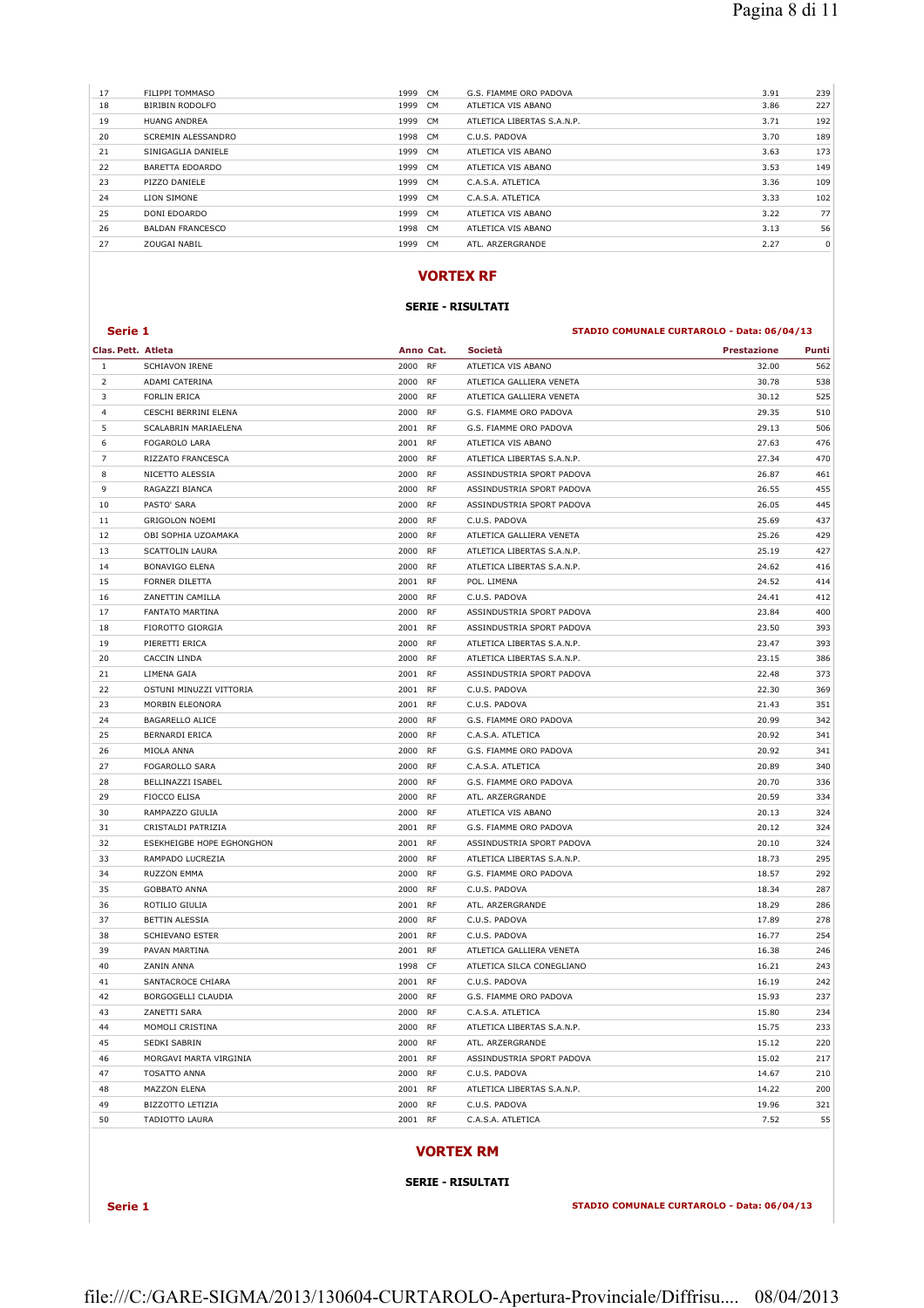| Clas. Pett. Atleta<br>Anno Cat.<br>$\mathbf{1}$<br>COMPAORE ABDOULLATIF<br>2000<br><b>RM</b><br>ASSINDUSTRIA SPORT PADOVA<br>57.56<br>807<br>$\overline{2}$<br>607<br>CHELTUITOR ARTIOM<br>2000<br>RM<br>ATLETICA LIBERTAS S.A.N.P.<br>45.30<br>3<br>MASTELLARI LORENZO<br>2000<br><b>RM</b><br>C.A. COPPARO<br>43.43<br>578<br>$\overline{4}$<br>CATTELAN GIOSUE'<br>2001<br>RM<br>G.S. FIAMME ORO PADOVA<br>42.64<br>566<br>5<br>2001<br>41.63<br>550<br>LONGHIN JACOPO<br>RM<br>C.U.S. PADOVA<br>6<br>2000<br><b>RM</b><br>40.21<br>529<br><b>BOVO MATTEO</b><br>G.S. FIAMME ORO PADOVA<br>$\overline{7}$<br>2001<br>40.11<br>CERCHIARO NICOLA<br>RM<br>ATLETICA GALLIERA VENETA<br>527<br>8<br><b>GHION GIANLUCA</b><br>2001<br><b>RM</b><br>ATLETICA LIBERTAS S.A.N.P.<br>39.98<br>525<br>9<br>518<br>MASSAROTTO SIMONE<br>2000<br>RM<br>ASSINDUSTRIA SPORT PADOVA<br>39.51<br>10<br>2000<br>38.67<br>505<br>MARCHIORO LUCA<br>RM<br>G.S. FIAMME ORO PADOVA<br>11<br><b>IZZO PAOLO</b><br>2001<br><b>RM</b><br>ATLETICA CITTA' DI PADOVA<br>37.67<br>489<br>474<br>12<br><b>FAVERO FRANCESCO</b><br>2001<br>RM<br>ATL. ARZERGRANDE<br>36.69<br>13<br>2000<br><b>RM</b><br>36.41<br>470<br>RE RICCARDO<br>ATLETICA VIS ABANO<br>14<br>FELTRIN SIRIO VITTORIO<br>2001<br>RM<br>ATLETICA GALLIERA VENETA<br>35.87<br>461<br>15<br>2001<br>33.45<br>424<br>TONINI MARCO<br>RM<br>ATLETICA LIBERTAS S.A.N.P.<br>16<br>2000<br>32.88<br>415<br>FABRIZI FILIPPO<br>RM<br>ATLETICA VIS ABANO<br>17<br>394<br>PASCALE LEONARDO<br>2000<br>RM<br>ATLETICA VIS ABANO<br>31.48<br>18<br>MORETTO ANDREA<br>2001<br><b>RM</b><br>31.33<br>391<br>POL. LIMENA<br>387<br>19<br><b>GREGGIO FILIPPO</b><br>2001<br>RM<br>G.S. FIAMME ORO PADOVA<br>31.05<br>20<br>2000<br>381<br>GRIGOLATO GIORDANO<br>RM<br>G.S. FIAMME ORO PADOVA<br>30.66<br>21<br>SCARABOTTOLO SIMONE<br>2000<br><b>RM</b><br>ATLETICA VIS ABANO<br>31.09<br>387<br>22<br>377<br>MARSALA FEDERICO<br>2001<br>RM<br>G.S. FIAMME ORO PADOVA<br>30.42<br>23<br><b>TIVERON MATTEO</b><br>2001<br><b>RM</b><br>29.91<br>369<br>C.U.S. PADOVA<br>24<br>2000<br><b>RM</b><br>ASSINDUSTRIA SPORT PADOVA<br>29.66<br>365<br>MIOZZO DANIELE<br>25<br>2001<br>29.54<br>364<br>DEL DUCA VINCENZO<br>RM<br>G.S. DIL. 'AQUILA'<br>26<br>2001<br>29.25<br>359<br>MACCARINI TOMMASO<br>RM<br>G.S. FIAMME ORO PADOVA<br>27<br>28.99<br>355<br>PULESE ALESSANDRO<br>2001<br>RM<br>ATLETICA LIBERTAS S.A.N.P.<br>28<br>GIGLIOTTI ALEXANDER<br>2000<br><b>RM</b><br>C.U.S. PADOVA<br>28.41<br>346<br>29<br>338<br>MENEGHELLO DAVIDE<br>2000<br>RM<br>C.U.S. PADOVA<br>27.90<br>30<br>2000<br>27.77<br>336<br>LAZZARO LORENZO<br>RM<br>ASSINDUSTRIA SPORT PADOVA<br>31<br>LAUDENZI FEDERICO<br>2000<br><b>RM</b><br>ATLETICA VIS ABANO<br>26.26<br>313<br>304<br>32<br>TORRESIN SEBASTIANO<br>2001<br>RM<br>POL. LIMENA<br>25.71<br>33<br>2000<br><b>RM</b><br>25.40<br>300<br>BRIZZI GIANMARIA<br>ATLETICA VIS ABANO<br>298<br>34<br>PIANIZZOLA PAOLO<br>2001<br>RM<br>C.U.S. PADOVA<br>25.28<br>297<br>35<br>2001<br>25.27<br>SAMBIN ALESSIO<br>RM<br>ATL. ARZERGRANDE<br>36<br>2001<br>25.23<br>297<br><b>VELICOGNA MARCO</b><br>RM<br>ATLETICA VIS ABANO<br>37<br>292<br>DALLA PIAZZA ELIA<br>2001<br>RM<br>G.S. FIAMME ORO PADOVA<br>24.91<br>38<br>NICOLETTO PIETRO<br>2001<br><b>RM</b><br>ATLETICA CITTA' DI PADOVA<br>23.96<br>277<br>39<br>2001<br>23.91<br>276<br>MAGRO MICHAEL<br>RM<br>ATLETICA LIBERTAS S.A.N.P.<br>40<br>2000<br>275<br>MARTELLOZZO GIACOMO<br>RM<br>C.U.S. PADOVA<br>23.84<br>41<br>GALIAZZO MATTEO<br>2001<br><b>RM</b><br>23.72<br>274<br>C.U.S. PADOVA<br>273<br>42<br>SCOLARO MATTEO<br>2001<br>RM<br>ATLETICA LIBERTAS S.A.N.P.<br>23.69<br>43<br>PIRAS GIANMARCO BRUNO<br>2001 RM<br>G.S. FIAMME ORO PADOVA<br>23.28<br>267<br>22.71<br>258<br><b>BOARETTO LUCA</b><br>2001<br>ATL. ARZERGRANDE<br>44<br>RM<br>45<br>2001 RM<br>22.32<br>252<br>MUSSO LEONARDO<br>G.S. FIAMME ORO PADOVA<br>46<br><b>BORASO MIRCO</b><br>2000<br><b>RM</b><br>22.28<br>251<br>ATLETICA VIS ABANO<br>47<br>1999<br>22.13<br>249<br>FERRARI MARCO<br>CM<br>G.S.D. G. BIASIN ILLASI<br>48<br>FANTINATO MAURO<br>2000<br><b>RM</b><br>ATLETICA LIBERTAS S.A.N.P.<br>20.20<br>219<br>49<br>CORREDATO RICCARDO<br>2001<br><b>RM</b><br>ATLETICA GALLIERA VENETA<br>20.17<br>219<br>50<br>2001<br>19.18<br>203<br>RAGAZZO TOMMASO<br>RM<br>ATLETICA VIS ABANO<br>51<br>COLLESEI MARCO<br>2000 RM<br>POL. LIMENA<br>17.43<br>176<br>52<br>173<br>MARIGO PIETRO<br>2001<br>RM<br>G.S. FIAMME ORO PADOVA<br>17.21<br>53<br>CONTI LORENZO<br>2001<br><b>RM</b><br>13.64<br>118<br>ATLETICA LIBERTAS S.A.N.P.<br>2001 RM |    |               |  |             |                    |       |
|----------------------------------------------------------------------------------------------------------------------------------------------------------------------------------------------------------------------------------------------------------------------------------------------------------------------------------------------------------------------------------------------------------------------------------------------------------------------------------------------------------------------------------------------------------------------------------------------------------------------------------------------------------------------------------------------------------------------------------------------------------------------------------------------------------------------------------------------------------------------------------------------------------------------------------------------------------------------------------------------------------------------------------------------------------------------------------------------------------------------------------------------------------------------------------------------------------------------------------------------------------------------------------------------------------------------------------------------------------------------------------------------------------------------------------------------------------------------------------------------------------------------------------------------------------------------------------------------------------------------------------------------------------------------------------------------------------------------------------------------------------------------------------------------------------------------------------------------------------------------------------------------------------------------------------------------------------------------------------------------------------------------------------------------------------------------------------------------------------------------------------------------------------------------------------------------------------------------------------------------------------------------------------------------------------------------------------------------------------------------------------------------------------------------------------------------------------------------------------------------------------------------------------------------------------------------------------------------------------------------------------------------------------------------------------------------------------------------------------------------------------------------------------------------------------------------------------------------------------------------------------------------------------------------------------------------------------------------------------------------------------------------------------------------------------------------------------------------------------------------------------------------------------------------------------------------------------------------------------------------------------------------------------------------------------------------------------------------------------------------------------------------------------------------------------------------------------------------------------------------------------------------------------------------------------------------------------------------------------------------------------------------------------------------------------------------------------------------------------------------------------------------------------------------------------------------------------------------------------------------------------------------------------------------------------------------------------------------------------------------------------------------------------------------------------------------------------------------------------------------------------------------------------------------------------------------------------------------------------------------------------------------------------------------------------------------------------------------------------------------------------------------------------------------------------------------------------------------------------------------------------------------------------------------------------------------------------------------------------------------------------------------------------------------|----|---------------|--|-------------|--------------------|-------|
|                                                                                                                                                                                                                                                                                                                                                                                                                                                                                                                                                                                                                                                                                                                                                                                                                                                                                                                                                                                                                                                                                                                                                                                                                                                                                                                                                                                                                                                                                                                                                                                                                                                                                                                                                                                                                                                                                                                                                                                                                                                                                                                                                                                                                                                                                                                                                                                                                                                                                                                                                                                                                                                                                                                                                                                                                                                                                                                                                                                                                                                                                                                                                                                                                                                                                                                                                                                                                                                                                                                                                                                                                                                                                                                                                                                                                                                                                                                                                                                                                                                                                                                                                                                                                                                                                                                                                                                                                                                                                                                                                                                                                                                                      |    |               |  | Società     | <b>Prestazione</b> | Punti |
|                                                                                                                                                                                                                                                                                                                                                                                                                                                                                                                                                                                                                                                                                                                                                                                                                                                                                                                                                                                                                                                                                                                                                                                                                                                                                                                                                                                                                                                                                                                                                                                                                                                                                                                                                                                                                                                                                                                                                                                                                                                                                                                                                                                                                                                                                                                                                                                                                                                                                                                                                                                                                                                                                                                                                                                                                                                                                                                                                                                                                                                                                                                                                                                                                                                                                                                                                                                                                                                                                                                                                                                                                                                                                                                                                                                                                                                                                                                                                                                                                                                                                                                                                                                                                                                                                                                                                                                                                                                                                                                                                                                                                                                                      |    |               |  |             |                    |       |
|                                                                                                                                                                                                                                                                                                                                                                                                                                                                                                                                                                                                                                                                                                                                                                                                                                                                                                                                                                                                                                                                                                                                                                                                                                                                                                                                                                                                                                                                                                                                                                                                                                                                                                                                                                                                                                                                                                                                                                                                                                                                                                                                                                                                                                                                                                                                                                                                                                                                                                                                                                                                                                                                                                                                                                                                                                                                                                                                                                                                                                                                                                                                                                                                                                                                                                                                                                                                                                                                                                                                                                                                                                                                                                                                                                                                                                                                                                                                                                                                                                                                                                                                                                                                                                                                                                                                                                                                                                                                                                                                                                                                                                                                      |    |               |  |             |                    |       |
|                                                                                                                                                                                                                                                                                                                                                                                                                                                                                                                                                                                                                                                                                                                                                                                                                                                                                                                                                                                                                                                                                                                                                                                                                                                                                                                                                                                                                                                                                                                                                                                                                                                                                                                                                                                                                                                                                                                                                                                                                                                                                                                                                                                                                                                                                                                                                                                                                                                                                                                                                                                                                                                                                                                                                                                                                                                                                                                                                                                                                                                                                                                                                                                                                                                                                                                                                                                                                                                                                                                                                                                                                                                                                                                                                                                                                                                                                                                                                                                                                                                                                                                                                                                                                                                                                                                                                                                                                                                                                                                                                                                                                                                                      |    |               |  |             |                    |       |
|                                                                                                                                                                                                                                                                                                                                                                                                                                                                                                                                                                                                                                                                                                                                                                                                                                                                                                                                                                                                                                                                                                                                                                                                                                                                                                                                                                                                                                                                                                                                                                                                                                                                                                                                                                                                                                                                                                                                                                                                                                                                                                                                                                                                                                                                                                                                                                                                                                                                                                                                                                                                                                                                                                                                                                                                                                                                                                                                                                                                                                                                                                                                                                                                                                                                                                                                                                                                                                                                                                                                                                                                                                                                                                                                                                                                                                                                                                                                                                                                                                                                                                                                                                                                                                                                                                                                                                                                                                                                                                                                                                                                                                                                      |    |               |  |             |                    |       |
|                                                                                                                                                                                                                                                                                                                                                                                                                                                                                                                                                                                                                                                                                                                                                                                                                                                                                                                                                                                                                                                                                                                                                                                                                                                                                                                                                                                                                                                                                                                                                                                                                                                                                                                                                                                                                                                                                                                                                                                                                                                                                                                                                                                                                                                                                                                                                                                                                                                                                                                                                                                                                                                                                                                                                                                                                                                                                                                                                                                                                                                                                                                                                                                                                                                                                                                                                                                                                                                                                                                                                                                                                                                                                                                                                                                                                                                                                                                                                                                                                                                                                                                                                                                                                                                                                                                                                                                                                                                                                                                                                                                                                                                                      |    |               |  |             |                    |       |
|                                                                                                                                                                                                                                                                                                                                                                                                                                                                                                                                                                                                                                                                                                                                                                                                                                                                                                                                                                                                                                                                                                                                                                                                                                                                                                                                                                                                                                                                                                                                                                                                                                                                                                                                                                                                                                                                                                                                                                                                                                                                                                                                                                                                                                                                                                                                                                                                                                                                                                                                                                                                                                                                                                                                                                                                                                                                                                                                                                                                                                                                                                                                                                                                                                                                                                                                                                                                                                                                                                                                                                                                                                                                                                                                                                                                                                                                                                                                                                                                                                                                                                                                                                                                                                                                                                                                                                                                                                                                                                                                                                                                                                                                      |    |               |  |             |                    |       |
|                                                                                                                                                                                                                                                                                                                                                                                                                                                                                                                                                                                                                                                                                                                                                                                                                                                                                                                                                                                                                                                                                                                                                                                                                                                                                                                                                                                                                                                                                                                                                                                                                                                                                                                                                                                                                                                                                                                                                                                                                                                                                                                                                                                                                                                                                                                                                                                                                                                                                                                                                                                                                                                                                                                                                                                                                                                                                                                                                                                                                                                                                                                                                                                                                                                                                                                                                                                                                                                                                                                                                                                                                                                                                                                                                                                                                                                                                                                                                                                                                                                                                                                                                                                                                                                                                                                                                                                                                                                                                                                                                                                                                                                                      |    |               |  |             |                    |       |
|                                                                                                                                                                                                                                                                                                                                                                                                                                                                                                                                                                                                                                                                                                                                                                                                                                                                                                                                                                                                                                                                                                                                                                                                                                                                                                                                                                                                                                                                                                                                                                                                                                                                                                                                                                                                                                                                                                                                                                                                                                                                                                                                                                                                                                                                                                                                                                                                                                                                                                                                                                                                                                                                                                                                                                                                                                                                                                                                                                                                                                                                                                                                                                                                                                                                                                                                                                                                                                                                                                                                                                                                                                                                                                                                                                                                                                                                                                                                                                                                                                                                                                                                                                                                                                                                                                                                                                                                                                                                                                                                                                                                                                                                      |    |               |  |             |                    |       |
|                                                                                                                                                                                                                                                                                                                                                                                                                                                                                                                                                                                                                                                                                                                                                                                                                                                                                                                                                                                                                                                                                                                                                                                                                                                                                                                                                                                                                                                                                                                                                                                                                                                                                                                                                                                                                                                                                                                                                                                                                                                                                                                                                                                                                                                                                                                                                                                                                                                                                                                                                                                                                                                                                                                                                                                                                                                                                                                                                                                                                                                                                                                                                                                                                                                                                                                                                                                                                                                                                                                                                                                                                                                                                                                                                                                                                                                                                                                                                                                                                                                                                                                                                                                                                                                                                                                                                                                                                                                                                                                                                                                                                                                                      |    |               |  |             |                    |       |
|                                                                                                                                                                                                                                                                                                                                                                                                                                                                                                                                                                                                                                                                                                                                                                                                                                                                                                                                                                                                                                                                                                                                                                                                                                                                                                                                                                                                                                                                                                                                                                                                                                                                                                                                                                                                                                                                                                                                                                                                                                                                                                                                                                                                                                                                                                                                                                                                                                                                                                                                                                                                                                                                                                                                                                                                                                                                                                                                                                                                                                                                                                                                                                                                                                                                                                                                                                                                                                                                                                                                                                                                                                                                                                                                                                                                                                                                                                                                                                                                                                                                                                                                                                                                                                                                                                                                                                                                                                                                                                                                                                                                                                                                      |    |               |  |             |                    |       |
|                                                                                                                                                                                                                                                                                                                                                                                                                                                                                                                                                                                                                                                                                                                                                                                                                                                                                                                                                                                                                                                                                                                                                                                                                                                                                                                                                                                                                                                                                                                                                                                                                                                                                                                                                                                                                                                                                                                                                                                                                                                                                                                                                                                                                                                                                                                                                                                                                                                                                                                                                                                                                                                                                                                                                                                                                                                                                                                                                                                                                                                                                                                                                                                                                                                                                                                                                                                                                                                                                                                                                                                                                                                                                                                                                                                                                                                                                                                                                                                                                                                                                                                                                                                                                                                                                                                                                                                                                                                                                                                                                                                                                                                                      |    |               |  |             |                    |       |
|                                                                                                                                                                                                                                                                                                                                                                                                                                                                                                                                                                                                                                                                                                                                                                                                                                                                                                                                                                                                                                                                                                                                                                                                                                                                                                                                                                                                                                                                                                                                                                                                                                                                                                                                                                                                                                                                                                                                                                                                                                                                                                                                                                                                                                                                                                                                                                                                                                                                                                                                                                                                                                                                                                                                                                                                                                                                                                                                                                                                                                                                                                                                                                                                                                                                                                                                                                                                                                                                                                                                                                                                                                                                                                                                                                                                                                                                                                                                                                                                                                                                                                                                                                                                                                                                                                                                                                                                                                                                                                                                                                                                                                                                      |    |               |  |             |                    |       |
|                                                                                                                                                                                                                                                                                                                                                                                                                                                                                                                                                                                                                                                                                                                                                                                                                                                                                                                                                                                                                                                                                                                                                                                                                                                                                                                                                                                                                                                                                                                                                                                                                                                                                                                                                                                                                                                                                                                                                                                                                                                                                                                                                                                                                                                                                                                                                                                                                                                                                                                                                                                                                                                                                                                                                                                                                                                                                                                                                                                                                                                                                                                                                                                                                                                                                                                                                                                                                                                                                                                                                                                                                                                                                                                                                                                                                                                                                                                                                                                                                                                                                                                                                                                                                                                                                                                                                                                                                                                                                                                                                                                                                                                                      |    |               |  |             |                    |       |
|                                                                                                                                                                                                                                                                                                                                                                                                                                                                                                                                                                                                                                                                                                                                                                                                                                                                                                                                                                                                                                                                                                                                                                                                                                                                                                                                                                                                                                                                                                                                                                                                                                                                                                                                                                                                                                                                                                                                                                                                                                                                                                                                                                                                                                                                                                                                                                                                                                                                                                                                                                                                                                                                                                                                                                                                                                                                                                                                                                                                                                                                                                                                                                                                                                                                                                                                                                                                                                                                                                                                                                                                                                                                                                                                                                                                                                                                                                                                                                                                                                                                                                                                                                                                                                                                                                                                                                                                                                                                                                                                                                                                                                                                      |    |               |  |             |                    |       |
|                                                                                                                                                                                                                                                                                                                                                                                                                                                                                                                                                                                                                                                                                                                                                                                                                                                                                                                                                                                                                                                                                                                                                                                                                                                                                                                                                                                                                                                                                                                                                                                                                                                                                                                                                                                                                                                                                                                                                                                                                                                                                                                                                                                                                                                                                                                                                                                                                                                                                                                                                                                                                                                                                                                                                                                                                                                                                                                                                                                                                                                                                                                                                                                                                                                                                                                                                                                                                                                                                                                                                                                                                                                                                                                                                                                                                                                                                                                                                                                                                                                                                                                                                                                                                                                                                                                                                                                                                                                                                                                                                                                                                                                                      |    |               |  |             |                    |       |
|                                                                                                                                                                                                                                                                                                                                                                                                                                                                                                                                                                                                                                                                                                                                                                                                                                                                                                                                                                                                                                                                                                                                                                                                                                                                                                                                                                                                                                                                                                                                                                                                                                                                                                                                                                                                                                                                                                                                                                                                                                                                                                                                                                                                                                                                                                                                                                                                                                                                                                                                                                                                                                                                                                                                                                                                                                                                                                                                                                                                                                                                                                                                                                                                                                                                                                                                                                                                                                                                                                                                                                                                                                                                                                                                                                                                                                                                                                                                                                                                                                                                                                                                                                                                                                                                                                                                                                                                                                                                                                                                                                                                                                                                      |    |               |  |             |                    |       |
|                                                                                                                                                                                                                                                                                                                                                                                                                                                                                                                                                                                                                                                                                                                                                                                                                                                                                                                                                                                                                                                                                                                                                                                                                                                                                                                                                                                                                                                                                                                                                                                                                                                                                                                                                                                                                                                                                                                                                                                                                                                                                                                                                                                                                                                                                                                                                                                                                                                                                                                                                                                                                                                                                                                                                                                                                                                                                                                                                                                                                                                                                                                                                                                                                                                                                                                                                                                                                                                                                                                                                                                                                                                                                                                                                                                                                                                                                                                                                                                                                                                                                                                                                                                                                                                                                                                                                                                                                                                                                                                                                                                                                                                                      |    |               |  |             |                    |       |
|                                                                                                                                                                                                                                                                                                                                                                                                                                                                                                                                                                                                                                                                                                                                                                                                                                                                                                                                                                                                                                                                                                                                                                                                                                                                                                                                                                                                                                                                                                                                                                                                                                                                                                                                                                                                                                                                                                                                                                                                                                                                                                                                                                                                                                                                                                                                                                                                                                                                                                                                                                                                                                                                                                                                                                                                                                                                                                                                                                                                                                                                                                                                                                                                                                                                                                                                                                                                                                                                                                                                                                                                                                                                                                                                                                                                                                                                                                                                                                                                                                                                                                                                                                                                                                                                                                                                                                                                                                                                                                                                                                                                                                                                      |    |               |  |             |                    |       |
|                                                                                                                                                                                                                                                                                                                                                                                                                                                                                                                                                                                                                                                                                                                                                                                                                                                                                                                                                                                                                                                                                                                                                                                                                                                                                                                                                                                                                                                                                                                                                                                                                                                                                                                                                                                                                                                                                                                                                                                                                                                                                                                                                                                                                                                                                                                                                                                                                                                                                                                                                                                                                                                                                                                                                                                                                                                                                                                                                                                                                                                                                                                                                                                                                                                                                                                                                                                                                                                                                                                                                                                                                                                                                                                                                                                                                                                                                                                                                                                                                                                                                                                                                                                                                                                                                                                                                                                                                                                                                                                                                                                                                                                                      |    |               |  |             |                    |       |
|                                                                                                                                                                                                                                                                                                                                                                                                                                                                                                                                                                                                                                                                                                                                                                                                                                                                                                                                                                                                                                                                                                                                                                                                                                                                                                                                                                                                                                                                                                                                                                                                                                                                                                                                                                                                                                                                                                                                                                                                                                                                                                                                                                                                                                                                                                                                                                                                                                                                                                                                                                                                                                                                                                                                                                                                                                                                                                                                                                                                                                                                                                                                                                                                                                                                                                                                                                                                                                                                                                                                                                                                                                                                                                                                                                                                                                                                                                                                                                                                                                                                                                                                                                                                                                                                                                                                                                                                                                                                                                                                                                                                                                                                      |    |               |  |             |                    |       |
|                                                                                                                                                                                                                                                                                                                                                                                                                                                                                                                                                                                                                                                                                                                                                                                                                                                                                                                                                                                                                                                                                                                                                                                                                                                                                                                                                                                                                                                                                                                                                                                                                                                                                                                                                                                                                                                                                                                                                                                                                                                                                                                                                                                                                                                                                                                                                                                                                                                                                                                                                                                                                                                                                                                                                                                                                                                                                                                                                                                                                                                                                                                                                                                                                                                                                                                                                                                                                                                                                                                                                                                                                                                                                                                                                                                                                                                                                                                                                                                                                                                                                                                                                                                                                                                                                                                                                                                                                                                                                                                                                                                                                                                                      |    |               |  |             |                    |       |
|                                                                                                                                                                                                                                                                                                                                                                                                                                                                                                                                                                                                                                                                                                                                                                                                                                                                                                                                                                                                                                                                                                                                                                                                                                                                                                                                                                                                                                                                                                                                                                                                                                                                                                                                                                                                                                                                                                                                                                                                                                                                                                                                                                                                                                                                                                                                                                                                                                                                                                                                                                                                                                                                                                                                                                                                                                                                                                                                                                                                                                                                                                                                                                                                                                                                                                                                                                                                                                                                                                                                                                                                                                                                                                                                                                                                                                                                                                                                                                                                                                                                                                                                                                                                                                                                                                                                                                                                                                                                                                                                                                                                                                                                      |    |               |  |             |                    |       |
|                                                                                                                                                                                                                                                                                                                                                                                                                                                                                                                                                                                                                                                                                                                                                                                                                                                                                                                                                                                                                                                                                                                                                                                                                                                                                                                                                                                                                                                                                                                                                                                                                                                                                                                                                                                                                                                                                                                                                                                                                                                                                                                                                                                                                                                                                                                                                                                                                                                                                                                                                                                                                                                                                                                                                                                                                                                                                                                                                                                                                                                                                                                                                                                                                                                                                                                                                                                                                                                                                                                                                                                                                                                                                                                                                                                                                                                                                                                                                                                                                                                                                                                                                                                                                                                                                                                                                                                                                                                                                                                                                                                                                                                                      |    |               |  |             |                    |       |
|                                                                                                                                                                                                                                                                                                                                                                                                                                                                                                                                                                                                                                                                                                                                                                                                                                                                                                                                                                                                                                                                                                                                                                                                                                                                                                                                                                                                                                                                                                                                                                                                                                                                                                                                                                                                                                                                                                                                                                                                                                                                                                                                                                                                                                                                                                                                                                                                                                                                                                                                                                                                                                                                                                                                                                                                                                                                                                                                                                                                                                                                                                                                                                                                                                                                                                                                                                                                                                                                                                                                                                                                                                                                                                                                                                                                                                                                                                                                                                                                                                                                                                                                                                                                                                                                                                                                                                                                                                                                                                                                                                                                                                                                      |    |               |  |             |                    |       |
|                                                                                                                                                                                                                                                                                                                                                                                                                                                                                                                                                                                                                                                                                                                                                                                                                                                                                                                                                                                                                                                                                                                                                                                                                                                                                                                                                                                                                                                                                                                                                                                                                                                                                                                                                                                                                                                                                                                                                                                                                                                                                                                                                                                                                                                                                                                                                                                                                                                                                                                                                                                                                                                                                                                                                                                                                                                                                                                                                                                                                                                                                                                                                                                                                                                                                                                                                                                                                                                                                                                                                                                                                                                                                                                                                                                                                                                                                                                                                                                                                                                                                                                                                                                                                                                                                                                                                                                                                                                                                                                                                                                                                                                                      |    |               |  |             |                    |       |
|                                                                                                                                                                                                                                                                                                                                                                                                                                                                                                                                                                                                                                                                                                                                                                                                                                                                                                                                                                                                                                                                                                                                                                                                                                                                                                                                                                                                                                                                                                                                                                                                                                                                                                                                                                                                                                                                                                                                                                                                                                                                                                                                                                                                                                                                                                                                                                                                                                                                                                                                                                                                                                                                                                                                                                                                                                                                                                                                                                                                                                                                                                                                                                                                                                                                                                                                                                                                                                                                                                                                                                                                                                                                                                                                                                                                                                                                                                                                                                                                                                                                                                                                                                                                                                                                                                                                                                                                                                                                                                                                                                                                                                                                      |    |               |  |             |                    |       |
|                                                                                                                                                                                                                                                                                                                                                                                                                                                                                                                                                                                                                                                                                                                                                                                                                                                                                                                                                                                                                                                                                                                                                                                                                                                                                                                                                                                                                                                                                                                                                                                                                                                                                                                                                                                                                                                                                                                                                                                                                                                                                                                                                                                                                                                                                                                                                                                                                                                                                                                                                                                                                                                                                                                                                                                                                                                                                                                                                                                                                                                                                                                                                                                                                                                                                                                                                                                                                                                                                                                                                                                                                                                                                                                                                                                                                                                                                                                                                                                                                                                                                                                                                                                                                                                                                                                                                                                                                                                                                                                                                                                                                                                                      |    |               |  |             |                    |       |
|                                                                                                                                                                                                                                                                                                                                                                                                                                                                                                                                                                                                                                                                                                                                                                                                                                                                                                                                                                                                                                                                                                                                                                                                                                                                                                                                                                                                                                                                                                                                                                                                                                                                                                                                                                                                                                                                                                                                                                                                                                                                                                                                                                                                                                                                                                                                                                                                                                                                                                                                                                                                                                                                                                                                                                                                                                                                                                                                                                                                                                                                                                                                                                                                                                                                                                                                                                                                                                                                                                                                                                                                                                                                                                                                                                                                                                                                                                                                                                                                                                                                                                                                                                                                                                                                                                                                                                                                                                                                                                                                                                                                                                                                      |    |               |  |             |                    |       |
|                                                                                                                                                                                                                                                                                                                                                                                                                                                                                                                                                                                                                                                                                                                                                                                                                                                                                                                                                                                                                                                                                                                                                                                                                                                                                                                                                                                                                                                                                                                                                                                                                                                                                                                                                                                                                                                                                                                                                                                                                                                                                                                                                                                                                                                                                                                                                                                                                                                                                                                                                                                                                                                                                                                                                                                                                                                                                                                                                                                                                                                                                                                                                                                                                                                                                                                                                                                                                                                                                                                                                                                                                                                                                                                                                                                                                                                                                                                                                                                                                                                                                                                                                                                                                                                                                                                                                                                                                                                                                                                                                                                                                                                                      |    |               |  |             |                    |       |
|                                                                                                                                                                                                                                                                                                                                                                                                                                                                                                                                                                                                                                                                                                                                                                                                                                                                                                                                                                                                                                                                                                                                                                                                                                                                                                                                                                                                                                                                                                                                                                                                                                                                                                                                                                                                                                                                                                                                                                                                                                                                                                                                                                                                                                                                                                                                                                                                                                                                                                                                                                                                                                                                                                                                                                                                                                                                                                                                                                                                                                                                                                                                                                                                                                                                                                                                                                                                                                                                                                                                                                                                                                                                                                                                                                                                                                                                                                                                                                                                                                                                                                                                                                                                                                                                                                                                                                                                                                                                                                                                                                                                                                                                      |    |               |  |             |                    |       |
|                                                                                                                                                                                                                                                                                                                                                                                                                                                                                                                                                                                                                                                                                                                                                                                                                                                                                                                                                                                                                                                                                                                                                                                                                                                                                                                                                                                                                                                                                                                                                                                                                                                                                                                                                                                                                                                                                                                                                                                                                                                                                                                                                                                                                                                                                                                                                                                                                                                                                                                                                                                                                                                                                                                                                                                                                                                                                                                                                                                                                                                                                                                                                                                                                                                                                                                                                                                                                                                                                                                                                                                                                                                                                                                                                                                                                                                                                                                                                                                                                                                                                                                                                                                                                                                                                                                                                                                                                                                                                                                                                                                                                                                                      |    |               |  |             |                    |       |
|                                                                                                                                                                                                                                                                                                                                                                                                                                                                                                                                                                                                                                                                                                                                                                                                                                                                                                                                                                                                                                                                                                                                                                                                                                                                                                                                                                                                                                                                                                                                                                                                                                                                                                                                                                                                                                                                                                                                                                                                                                                                                                                                                                                                                                                                                                                                                                                                                                                                                                                                                                                                                                                                                                                                                                                                                                                                                                                                                                                                                                                                                                                                                                                                                                                                                                                                                                                                                                                                                                                                                                                                                                                                                                                                                                                                                                                                                                                                                                                                                                                                                                                                                                                                                                                                                                                                                                                                                                                                                                                                                                                                                                                                      |    |               |  |             |                    |       |
|                                                                                                                                                                                                                                                                                                                                                                                                                                                                                                                                                                                                                                                                                                                                                                                                                                                                                                                                                                                                                                                                                                                                                                                                                                                                                                                                                                                                                                                                                                                                                                                                                                                                                                                                                                                                                                                                                                                                                                                                                                                                                                                                                                                                                                                                                                                                                                                                                                                                                                                                                                                                                                                                                                                                                                                                                                                                                                                                                                                                                                                                                                                                                                                                                                                                                                                                                                                                                                                                                                                                                                                                                                                                                                                                                                                                                                                                                                                                                                                                                                                                                                                                                                                                                                                                                                                                                                                                                                                                                                                                                                                                                                                                      |    |               |  |             |                    |       |
|                                                                                                                                                                                                                                                                                                                                                                                                                                                                                                                                                                                                                                                                                                                                                                                                                                                                                                                                                                                                                                                                                                                                                                                                                                                                                                                                                                                                                                                                                                                                                                                                                                                                                                                                                                                                                                                                                                                                                                                                                                                                                                                                                                                                                                                                                                                                                                                                                                                                                                                                                                                                                                                                                                                                                                                                                                                                                                                                                                                                                                                                                                                                                                                                                                                                                                                                                                                                                                                                                                                                                                                                                                                                                                                                                                                                                                                                                                                                                                                                                                                                                                                                                                                                                                                                                                                                                                                                                                                                                                                                                                                                                                                                      |    |               |  |             |                    |       |
|                                                                                                                                                                                                                                                                                                                                                                                                                                                                                                                                                                                                                                                                                                                                                                                                                                                                                                                                                                                                                                                                                                                                                                                                                                                                                                                                                                                                                                                                                                                                                                                                                                                                                                                                                                                                                                                                                                                                                                                                                                                                                                                                                                                                                                                                                                                                                                                                                                                                                                                                                                                                                                                                                                                                                                                                                                                                                                                                                                                                                                                                                                                                                                                                                                                                                                                                                                                                                                                                                                                                                                                                                                                                                                                                                                                                                                                                                                                                                                                                                                                                                                                                                                                                                                                                                                                                                                                                                                                                                                                                                                                                                                                                      |    |               |  |             |                    |       |
|                                                                                                                                                                                                                                                                                                                                                                                                                                                                                                                                                                                                                                                                                                                                                                                                                                                                                                                                                                                                                                                                                                                                                                                                                                                                                                                                                                                                                                                                                                                                                                                                                                                                                                                                                                                                                                                                                                                                                                                                                                                                                                                                                                                                                                                                                                                                                                                                                                                                                                                                                                                                                                                                                                                                                                                                                                                                                                                                                                                                                                                                                                                                                                                                                                                                                                                                                                                                                                                                                                                                                                                                                                                                                                                                                                                                                                                                                                                                                                                                                                                                                                                                                                                                                                                                                                                                                                                                                                                                                                                                                                                                                                                                      |    |               |  |             |                    |       |
|                                                                                                                                                                                                                                                                                                                                                                                                                                                                                                                                                                                                                                                                                                                                                                                                                                                                                                                                                                                                                                                                                                                                                                                                                                                                                                                                                                                                                                                                                                                                                                                                                                                                                                                                                                                                                                                                                                                                                                                                                                                                                                                                                                                                                                                                                                                                                                                                                                                                                                                                                                                                                                                                                                                                                                                                                                                                                                                                                                                                                                                                                                                                                                                                                                                                                                                                                                                                                                                                                                                                                                                                                                                                                                                                                                                                                                                                                                                                                                                                                                                                                                                                                                                                                                                                                                                                                                                                                                                                                                                                                                                                                                                                      |    |               |  |             |                    |       |
|                                                                                                                                                                                                                                                                                                                                                                                                                                                                                                                                                                                                                                                                                                                                                                                                                                                                                                                                                                                                                                                                                                                                                                                                                                                                                                                                                                                                                                                                                                                                                                                                                                                                                                                                                                                                                                                                                                                                                                                                                                                                                                                                                                                                                                                                                                                                                                                                                                                                                                                                                                                                                                                                                                                                                                                                                                                                                                                                                                                                                                                                                                                                                                                                                                                                                                                                                                                                                                                                                                                                                                                                                                                                                                                                                                                                                                                                                                                                                                                                                                                                                                                                                                                                                                                                                                                                                                                                                                                                                                                                                                                                                                                                      |    |               |  |             |                    |       |
|                                                                                                                                                                                                                                                                                                                                                                                                                                                                                                                                                                                                                                                                                                                                                                                                                                                                                                                                                                                                                                                                                                                                                                                                                                                                                                                                                                                                                                                                                                                                                                                                                                                                                                                                                                                                                                                                                                                                                                                                                                                                                                                                                                                                                                                                                                                                                                                                                                                                                                                                                                                                                                                                                                                                                                                                                                                                                                                                                                                                                                                                                                                                                                                                                                                                                                                                                                                                                                                                                                                                                                                                                                                                                                                                                                                                                                                                                                                                                                                                                                                                                                                                                                                                                                                                                                                                                                                                                                                                                                                                                                                                                                                                      |    |               |  |             |                    |       |
|                                                                                                                                                                                                                                                                                                                                                                                                                                                                                                                                                                                                                                                                                                                                                                                                                                                                                                                                                                                                                                                                                                                                                                                                                                                                                                                                                                                                                                                                                                                                                                                                                                                                                                                                                                                                                                                                                                                                                                                                                                                                                                                                                                                                                                                                                                                                                                                                                                                                                                                                                                                                                                                                                                                                                                                                                                                                                                                                                                                                                                                                                                                                                                                                                                                                                                                                                                                                                                                                                                                                                                                                                                                                                                                                                                                                                                                                                                                                                                                                                                                                                                                                                                                                                                                                                                                                                                                                                                                                                                                                                                                                                                                                      |    |               |  |             |                    |       |
|                                                                                                                                                                                                                                                                                                                                                                                                                                                                                                                                                                                                                                                                                                                                                                                                                                                                                                                                                                                                                                                                                                                                                                                                                                                                                                                                                                                                                                                                                                                                                                                                                                                                                                                                                                                                                                                                                                                                                                                                                                                                                                                                                                                                                                                                                                                                                                                                                                                                                                                                                                                                                                                                                                                                                                                                                                                                                                                                                                                                                                                                                                                                                                                                                                                                                                                                                                                                                                                                                                                                                                                                                                                                                                                                                                                                                                                                                                                                                                                                                                                                                                                                                                                                                                                                                                                                                                                                                                                                                                                                                                                                                                                                      |    |               |  |             |                    |       |
|                                                                                                                                                                                                                                                                                                                                                                                                                                                                                                                                                                                                                                                                                                                                                                                                                                                                                                                                                                                                                                                                                                                                                                                                                                                                                                                                                                                                                                                                                                                                                                                                                                                                                                                                                                                                                                                                                                                                                                                                                                                                                                                                                                                                                                                                                                                                                                                                                                                                                                                                                                                                                                                                                                                                                                                                                                                                                                                                                                                                                                                                                                                                                                                                                                                                                                                                                                                                                                                                                                                                                                                                                                                                                                                                                                                                                                                                                                                                                                                                                                                                                                                                                                                                                                                                                                                                                                                                                                                                                                                                                                                                                                                                      |    |               |  |             |                    |       |
|                                                                                                                                                                                                                                                                                                                                                                                                                                                                                                                                                                                                                                                                                                                                                                                                                                                                                                                                                                                                                                                                                                                                                                                                                                                                                                                                                                                                                                                                                                                                                                                                                                                                                                                                                                                                                                                                                                                                                                                                                                                                                                                                                                                                                                                                                                                                                                                                                                                                                                                                                                                                                                                                                                                                                                                                                                                                                                                                                                                                                                                                                                                                                                                                                                                                                                                                                                                                                                                                                                                                                                                                                                                                                                                                                                                                                                                                                                                                                                                                                                                                                                                                                                                                                                                                                                                                                                                                                                                                                                                                                                                                                                                                      |    |               |  |             |                    |       |
|                                                                                                                                                                                                                                                                                                                                                                                                                                                                                                                                                                                                                                                                                                                                                                                                                                                                                                                                                                                                                                                                                                                                                                                                                                                                                                                                                                                                                                                                                                                                                                                                                                                                                                                                                                                                                                                                                                                                                                                                                                                                                                                                                                                                                                                                                                                                                                                                                                                                                                                                                                                                                                                                                                                                                                                                                                                                                                                                                                                                                                                                                                                                                                                                                                                                                                                                                                                                                                                                                                                                                                                                                                                                                                                                                                                                                                                                                                                                                                                                                                                                                                                                                                                                                                                                                                                                                                                                                                                                                                                                                                                                                                                                      |    |               |  |             |                    |       |
|                                                                                                                                                                                                                                                                                                                                                                                                                                                                                                                                                                                                                                                                                                                                                                                                                                                                                                                                                                                                                                                                                                                                                                                                                                                                                                                                                                                                                                                                                                                                                                                                                                                                                                                                                                                                                                                                                                                                                                                                                                                                                                                                                                                                                                                                                                                                                                                                                                                                                                                                                                                                                                                                                                                                                                                                                                                                                                                                                                                                                                                                                                                                                                                                                                                                                                                                                                                                                                                                                                                                                                                                                                                                                                                                                                                                                                                                                                                                                                                                                                                                                                                                                                                                                                                                                                                                                                                                                                                                                                                                                                                                                                                                      |    |               |  |             |                    |       |
|                                                                                                                                                                                                                                                                                                                                                                                                                                                                                                                                                                                                                                                                                                                                                                                                                                                                                                                                                                                                                                                                                                                                                                                                                                                                                                                                                                                                                                                                                                                                                                                                                                                                                                                                                                                                                                                                                                                                                                                                                                                                                                                                                                                                                                                                                                                                                                                                                                                                                                                                                                                                                                                                                                                                                                                                                                                                                                                                                                                                                                                                                                                                                                                                                                                                                                                                                                                                                                                                                                                                                                                                                                                                                                                                                                                                                                                                                                                                                                                                                                                                                                                                                                                                                                                                                                                                                                                                                                                                                                                                                                                                                                                                      |    |               |  |             |                    |       |
|                                                                                                                                                                                                                                                                                                                                                                                                                                                                                                                                                                                                                                                                                                                                                                                                                                                                                                                                                                                                                                                                                                                                                                                                                                                                                                                                                                                                                                                                                                                                                                                                                                                                                                                                                                                                                                                                                                                                                                                                                                                                                                                                                                                                                                                                                                                                                                                                                                                                                                                                                                                                                                                                                                                                                                                                                                                                                                                                                                                                                                                                                                                                                                                                                                                                                                                                                                                                                                                                                                                                                                                                                                                                                                                                                                                                                                                                                                                                                                                                                                                                                                                                                                                                                                                                                                                                                                                                                                                                                                                                                                                                                                                                      |    |               |  |             |                    |       |
|                                                                                                                                                                                                                                                                                                                                                                                                                                                                                                                                                                                                                                                                                                                                                                                                                                                                                                                                                                                                                                                                                                                                                                                                                                                                                                                                                                                                                                                                                                                                                                                                                                                                                                                                                                                                                                                                                                                                                                                                                                                                                                                                                                                                                                                                                                                                                                                                                                                                                                                                                                                                                                                                                                                                                                                                                                                                                                                                                                                                                                                                                                                                                                                                                                                                                                                                                                                                                                                                                                                                                                                                                                                                                                                                                                                                                                                                                                                                                                                                                                                                                                                                                                                                                                                                                                                                                                                                                                                                                                                                                                                                                                                                      |    |               |  |             |                    |       |
|                                                                                                                                                                                                                                                                                                                                                                                                                                                                                                                                                                                                                                                                                                                                                                                                                                                                                                                                                                                                                                                                                                                                                                                                                                                                                                                                                                                                                                                                                                                                                                                                                                                                                                                                                                                                                                                                                                                                                                                                                                                                                                                                                                                                                                                                                                                                                                                                                                                                                                                                                                                                                                                                                                                                                                                                                                                                                                                                                                                                                                                                                                                                                                                                                                                                                                                                                                                                                                                                                                                                                                                                                                                                                                                                                                                                                                                                                                                                                                                                                                                                                                                                                                                                                                                                                                                                                                                                                                                                                                                                                                                                                                                                      |    |               |  |             |                    |       |
|                                                                                                                                                                                                                                                                                                                                                                                                                                                                                                                                                                                                                                                                                                                                                                                                                                                                                                                                                                                                                                                                                                                                                                                                                                                                                                                                                                                                                                                                                                                                                                                                                                                                                                                                                                                                                                                                                                                                                                                                                                                                                                                                                                                                                                                                                                                                                                                                                                                                                                                                                                                                                                                                                                                                                                                                                                                                                                                                                                                                                                                                                                                                                                                                                                                                                                                                                                                                                                                                                                                                                                                                                                                                                                                                                                                                                                                                                                                                                                                                                                                                                                                                                                                                                                                                                                                                                                                                                                                                                                                                                                                                                                                                      |    |               |  |             |                    |       |
|                                                                                                                                                                                                                                                                                                                                                                                                                                                                                                                                                                                                                                                                                                                                                                                                                                                                                                                                                                                                                                                                                                                                                                                                                                                                                                                                                                                                                                                                                                                                                                                                                                                                                                                                                                                                                                                                                                                                                                                                                                                                                                                                                                                                                                                                                                                                                                                                                                                                                                                                                                                                                                                                                                                                                                                                                                                                                                                                                                                                                                                                                                                                                                                                                                                                                                                                                                                                                                                                                                                                                                                                                                                                                                                                                                                                                                                                                                                                                                                                                                                                                                                                                                                                                                                                                                                                                                                                                                                                                                                                                                                                                                                                      |    |               |  |             |                    |       |
|                                                                                                                                                                                                                                                                                                                                                                                                                                                                                                                                                                                                                                                                                                                                                                                                                                                                                                                                                                                                                                                                                                                                                                                                                                                                                                                                                                                                                                                                                                                                                                                                                                                                                                                                                                                                                                                                                                                                                                                                                                                                                                                                                                                                                                                                                                                                                                                                                                                                                                                                                                                                                                                                                                                                                                                                                                                                                                                                                                                                                                                                                                                                                                                                                                                                                                                                                                                                                                                                                                                                                                                                                                                                                                                                                                                                                                                                                                                                                                                                                                                                                                                                                                                                                                                                                                                                                                                                                                                                                                                                                                                                                                                                      |    |               |  |             |                    |       |
|                                                                                                                                                                                                                                                                                                                                                                                                                                                                                                                                                                                                                                                                                                                                                                                                                                                                                                                                                                                                                                                                                                                                                                                                                                                                                                                                                                                                                                                                                                                                                                                                                                                                                                                                                                                                                                                                                                                                                                                                                                                                                                                                                                                                                                                                                                                                                                                                                                                                                                                                                                                                                                                                                                                                                                                                                                                                                                                                                                                                                                                                                                                                                                                                                                                                                                                                                                                                                                                                                                                                                                                                                                                                                                                                                                                                                                                                                                                                                                                                                                                                                                                                                                                                                                                                                                                                                                                                                                                                                                                                                                                                                                                                      | 54 | DAVOLI ENRICO |  | POL. LIMENA | 11.76              | 89    |

## **60 HS H 60 RF**

#### **SERIE - RISULTATI**

## **Serie 1 STADIO COMUNALE CURTAROLO - Data: 06/04/13 Clas. Pett. Atleta Anno Cat. Società Prestazione Punti** BETTIN ALESSIA 2000 RF C.U.S. PADOVA 12.5 501 2 PAVAN MARTINA 13.2 411<br>2001 RF ATL ARZERGRANDE 13.6 361<br>2001 RF ATL ARZERGRANDE 14.9 200 ROTILIO GIULIA 2001 RF ATL. ARZERGRANDE 13.6 361 VOLPIN ANNA 2000 RF ATLETICA LIBERTAS S.A.N.P. 14.9 209

|   | Serie 2            |                   |                          | STADIO COMUNALE CURTAROLO - Data: 06/04/13 |       |  |  |
|---|--------------------|-------------------|--------------------------|--------------------------------------------|-------|--|--|
|   | Clas. Pett. Atleta | Anno Cat.         | <b>Società</b>           | <b>Prestazione</b>                         | Punti |  |  |
|   | BAGARELLO ALICE    | 2000 RF           | G.S. FIAMME ORO PADOVA   | 11.4                                       | 650   |  |  |
|   | MORBIN ELEONORA    | 2001 RF           | C.U.S. PADOVA            | 11.4                                       | 650   |  |  |
|   | CRISTALDI PATRIZIA | 2001<br><b>RF</b> | G.S. FIAMME ORO PADOVA   | 12.4                                       | 514   |  |  |
| 4 | ADAMI CATERINA     | 2000 RF           | ATLETICA GALLIERA VENETA | 14.0                                       | 313   |  |  |
|   |                    |                   |                          |                                            |       |  |  |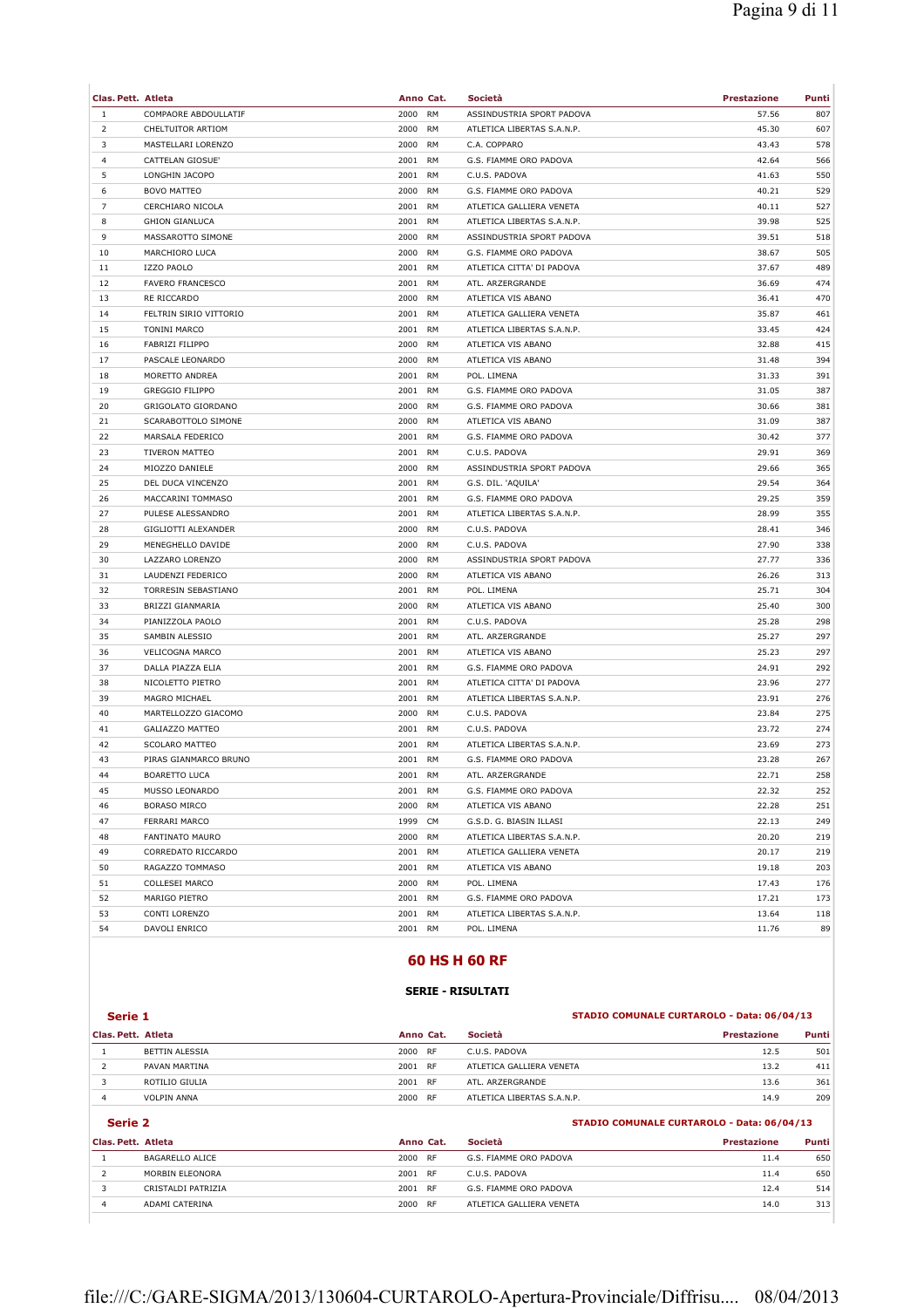|                    | FOGAROLO LARA       | 2001 RF   |           | ATLETICA VIS ABANO        | 14.5                                       | 254   |
|--------------------|---------------------|-----------|-----------|---------------------------|--------------------------------------------|-------|
| Serie 3            |                     |           |           |                           | STADIO COMUNALE CURTAROLO - Data: 06/04/13 |       |
| Clas. Pett. Atleta |                     | Anno Cat. |           | <b>Società</b>            | <b>Prestazione</b>                         | Punti |
|                    | MAZZUCATO ELENA     | 2000 RF   |           | C.U.S. PADOVA             | 10.7                                       | 750   |
|                    | CAVALLO CLAUDIA     | 2000 RF   |           | ASSINDUSTRIA SPORT PADOVA | 11.1                                       | 692   |
| 3                  | OBI MARIAN CHINELO  | 2001 RF   |           | ATLETICA GALLIERA VENETA  | 11.6                                       | 622   |
| 4                  | SANTACROCE CHIARA   | 2001      | <b>RF</b> | C.U.S. PADOVA             | 13.1                                       | 424   |
|                    | RAISA VANESSA       | 2000 RF   |           | G.S. FIAMME ORO PADOVA    | 13.4                                       | 386   |
| 6                  | <b>BIANCO LAURA</b> | 2001      | <b>RF</b> | ATLETICA GALLIERA VENETA  | 13.7                                       | 349   |

### **Serie 4 STADIO COMUNALE CURTAROLO - Data: 06/04/13**

| Clas. Pett. Atleta |                     | Anno Cat. |           | Società                   | <b>Prestazione</b> | Punti |
|--------------------|---------------------|-----------|-----------|---------------------------|--------------------|-------|
|                    | <b>FIOCCO FLISA</b> | 2000      | RF        | ATI . ARZERGRANDE         | 10.4               | 797   |
|                    | ZANELLA IRENE       | 2000      | RF        | ASSINDUSTRIA SPORT PADOVA | 11.8               | 595   |
|                    | TONIOLO BENEDETTA   | 2001      | <b>RF</b> | ATLETICA GALLIERA VENETA  | 11.9               | 581   |
|                    | NICETTO ALESSIA     | 2000      | <b>RF</b> | ASSINDUSTRIA SPORT PADOVA | 13.0               | 436   |

#### **Serie 5 STADIO COMUNALE CURTAROLO - Data: 06/04/13**

| Clas. Pett. Atleta |                     | Anno Cat. |           | Società                    | <b>Prestazione</b> | Punti |
|--------------------|---------------------|-----------|-----------|----------------------------|--------------------|-------|
|                    | FAVERIN LUDOVICA    | 2001      | <b>RF</b> | ATLETICA GALLIERA VENETA   | 12.1               | 554   |
|                    | RIZZI MARGHERITA    | 2001      | <b>RF</b> | ATLETICA VIS ABANO         | 12.3               | 527   |
|                    | BELLINAZZI ISABEL   | 2000      | <b>RF</b> | G.S. FIAMME ORO PADOVA     | 13.5               | 374   |
| $\overline{4}$     | <b>TOSATTO ANNA</b> | 2000      | <b>RF</b> | C.U.S. PADOVA              | 13.0               | 436   |
|                    | MOMOLI CRISTINA     | 2000      | <b>RF</b> | ATLETICA LIBERTAS S.A.N.P. | 13.1               | 424   |
| ь                  | SEDKI SABRIN        | 2000      | <b>RF</b> | ATL. ARZERGRANDE           | 14.1               | 301   |
|                    |                     |           |           |                            |                    |       |

### **60 HS H 60 RM**

#### **SERIE - RISULTATI**

#### **Serie 1 STADIO COMUNALE CURTAROLO - Data: 06/04/13**

| Clas. Pett. Atleta |                         | Anno Cat. |           | Società                    | Prestazione | Punti |
|--------------------|-------------------------|-----------|-----------|----------------------------|-------------|-------|
|                    | MARCHIORO LUCA          | 2000      | <b>RM</b> | G.S. FIAMME ORO PADOVA     | 10.0        | 699   |
|                    | CANDIOTTO LORENZO       | 2000      | RM        | G.S. FIAMME ORO PADOVA     | 10.2        | 666   |
|                    | PIANIZZOLA PAOLO        | 2001      | <b>RM</b> | C.U.S. PADOVA              | 11.7        | 435   |
| 4                  | MORFTTO ANDREA          | 2001      | RM        | POL. LIMENA                | 12.0        | 393   |
|                    | PULESE SEBASTIANO       | 2001      | <b>RM</b> | ATLETICA LIBERTAS S.A.N.P. | 12.6        | 312   |
|                    | <b>FAVERO FRANCESCO</b> | 2001      | RM        | ATL. ARZERGRANDE           | 14.4        | 98    |

### **Serie 2 STADIO COMUNALE CURTAROLO - Data: 06/04/13**

#### **Clas. Pett. Atleta Anno Cat. Società Prestazione Punti** 1 EBEM EDWIN CHINEDU 2000 RM ATL. ARZERGRANDE 9.5 789 2 GRIGOLATO GIORDANO 2000 RM G.S. FIAMME ORO PADOVA 10.4 633<br>2000 RM ATLETICA VIS ABANO 2000 RM ATLETICA VIS ABANO 11.4 479 3 RE RICCARDO 2000 RM ATLETICA VIS ABANO 11.4 479<br>4 MARSALA FEDERICO 2001 RM G.S. FIAMME ORO PADOVA 12.8 286 MARSALA FEDERICO 2001 RM G.S. FIAMME ORO PADOVA 12.8 286 DAVOLI ENRICO 2001 RM POL. LIMENA 14.3 109

# **Serie 3 STADIO COMUNALE CURTAROLO - Data: 06/04/13**

| Clas. Pett. Atleta |                       | Anno Cat.         | Società                | <b>Prestazione</b> | Punti |
|--------------------|-----------------------|-------------------|------------------------|--------------------|-------|
|                    | ORSI FILIPPO          | 2001<br><b>RM</b> | ATLETICA VIS ABANO     | 12.9               | 273   |
|                    | GIGLIOTTIO ALEXANDER  | 2000<br>RM        | C.U.S. PADOVA          | 13.1               | 248   |
|                    | PIRAS GIANMARCO BRUNO | 2001<br>RM        | G.S. FIAMME ORO PADOVA | 13.5               | 199   |
|                    | LONGO MARCO           | 2000<br><b>RM</b> | ATLETICA VIS ABANO     | 13.7               | 176   |

### **Serie 4 STADIO COMUNALE CURTAROLO - Data: 06/04/13**

| Clas. Pett. Atleta |                        | Anno Cat.  | <b>Società</b>            | Prestazione | Punti |
|--------------------|------------------------|------------|---------------------------|-------------|-------|
|                    | MASSAROTTO SIMONE      | 2000<br>RM | ASSINDUSTRIA SPORT PADOVA | 9.8         | 732   |
|                    | FABRIZI FILIPPO        | 2000<br>RM | ATLETICA VIS ABANO        | 11.2        | 508   |
|                    | <b>BOVO MATTEO</b>     | 2000 RM    | G.S. FIAMME ORO PADOVA    | 11.4        | 479   |
| 4                  | DALLA PIAZZA FLIA      | 2001 RM    | G.S. FIAMME ORO PADOVA    | 11.8        | 421   |
|                    | FELTRIN SIRIO VITTORIO | RM<br>2001 | ATLETICA GALLIERA VENETA  | 12.6        | 312   |
| ь                  | TIVERON MATTEO         | RM<br>2001 | C.U.S. PADOVA             | 13.0        | 260   |

## **PESO GOMMA KG 2.000 RF**

### **SERIE - RISULTATI**

| $\sim$<br>۰.<br>۰.<br>M.<br>M. |
|--------------------------------|
|--------------------------------|

| Serie 1 | STADIO COMUNALE CURTAROLO - Data: 06/04/13 |
|---------|--------------------------------------------|
|         |                                            |

| Clas. Pett. Atleta |                    | Anno Cat. |           | Società                    | <b>Prestazione</b> | <b>Punti</b> |
|--------------------|--------------------|-----------|-----------|----------------------------|--------------------|--------------|
|                    | BONATO ANNA        | 2000      | RF        | ATLETICA LIBERTAS S.A.N.P. | 9.82               | 613          |
|                    | ARTUSI SARA        | 2001      | <b>RF</b> | G.S. FIAMME ORO PADOVA     | 8.81               | 528          |
|                    | OBI MARIAN CHINELO | 2001      | <b>RF</b> | ATLETICA GALLIERA VENETA   | 8.34               | 488          |
|                    | LUISE ALICE        | 2000      | <b>RF</b> | G.S. FIAMME ORO PADOVA     | 8.08               | 466          |